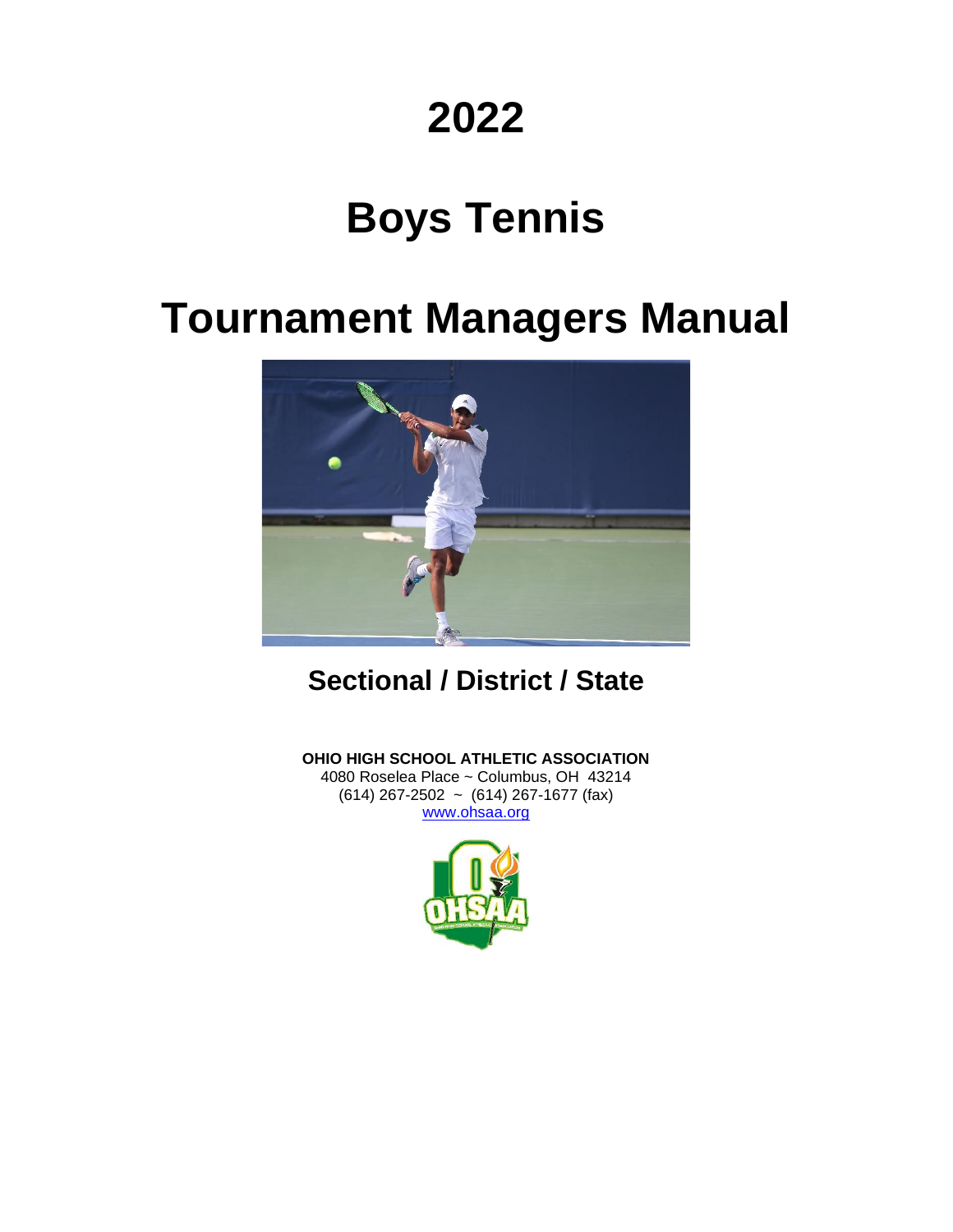#### **OHIO HIGH SCHOOL ATHLETIC ASSOCIATION**

4080 Roselea Place ~ Columbus, OH 43214 614-267-2502 ~ 614-267-1677 (fax)

www.ohsaa.org

#### TO: **OHSAA Tennis Tournament Managers**

#### FROM: **Dustin Ware – Tennis Administrator**

#### RE: **Tournament Regulations and Tournament Financial Reports**

#### TENNIS TOURNAMENT REGULATIONS - REFER TO WEB SITE AT [www.ohsaa.org](http://www.ohsaa.org/) AND MANAGER'S SUPPLEMENTAL INFORMATION PACKET

This manual provides all sectional, district, and state tournament managers with information relative to the OHSAA tennis tournaments. The 2022 Regulations for Boys Sectional-District-State Tournaments were adopted by the OHSAA Board of Directors on February 17, 2022 and should be strictly followed.

It has come to our attention that tournament personnel may be permitting students to participate when no school representative is present at the tournament during the match. Please see Tennis Regulation 1.17 that indicates a school representative (coach, or other person authorized by the Board of Education or similar governing body) must be present throughout the contest.

School administrators enter their school into the tournament through myOHSAA. Coaches must send their roster to the appropriate sectional manager using the official entry process defined by the District Athletic Board. The Board of Directors Common Draw/Seed date for boy's tennis is May 1, 2022. **Please note the draw/seed meeting is to be conducted at 2:00 p.m. on** May 1, 2022.

#### **Sectional tournament managers**:

**Player/Roster Forms:**

- A. Participating schools must submit all pertinent information per the instructions of the District Athletic Board. It is the school's responsibility to ensure all submitted documents including rosters of singles and doubles players are accurate.
- B. **Immediately** following the completion of the Sectional Tournament, notify the District Tournament Manager of the teams/individuals that have qualified to the District tournament. Please double check player's names for correct spelling. Include the participant's grade level.

#### **Eligibility Certificates**:

Do **NOT** collect eligibility certificates. It is the responsibility of the athletic administrator at the school to make sure that the students who participate are eligible in all respects. It is not the responsibility of the tournament manager.

#### **OHSAA Tournament Participation Form**

Immediately following your sectional tournament, download, complete, and email the OHSAA Tournament Participation Form to Dustin Ware (dware @ohsaa.org). This form must be submitted as soon at your sectional is completed (*hard deadline no later than May 15, 2022*). Thank you!

**Participation Form is available here: [http://www.ohsaaforms.org/sports/te/2022-](http://www.ohsaaforms.org/sports/te/2022-BTE-ParticipationForm.doc) [BTE-ParticipationForm.doc](http://www.ohsaaforms.org/sports/te/2022-BTE-ParticipationForm.doc)**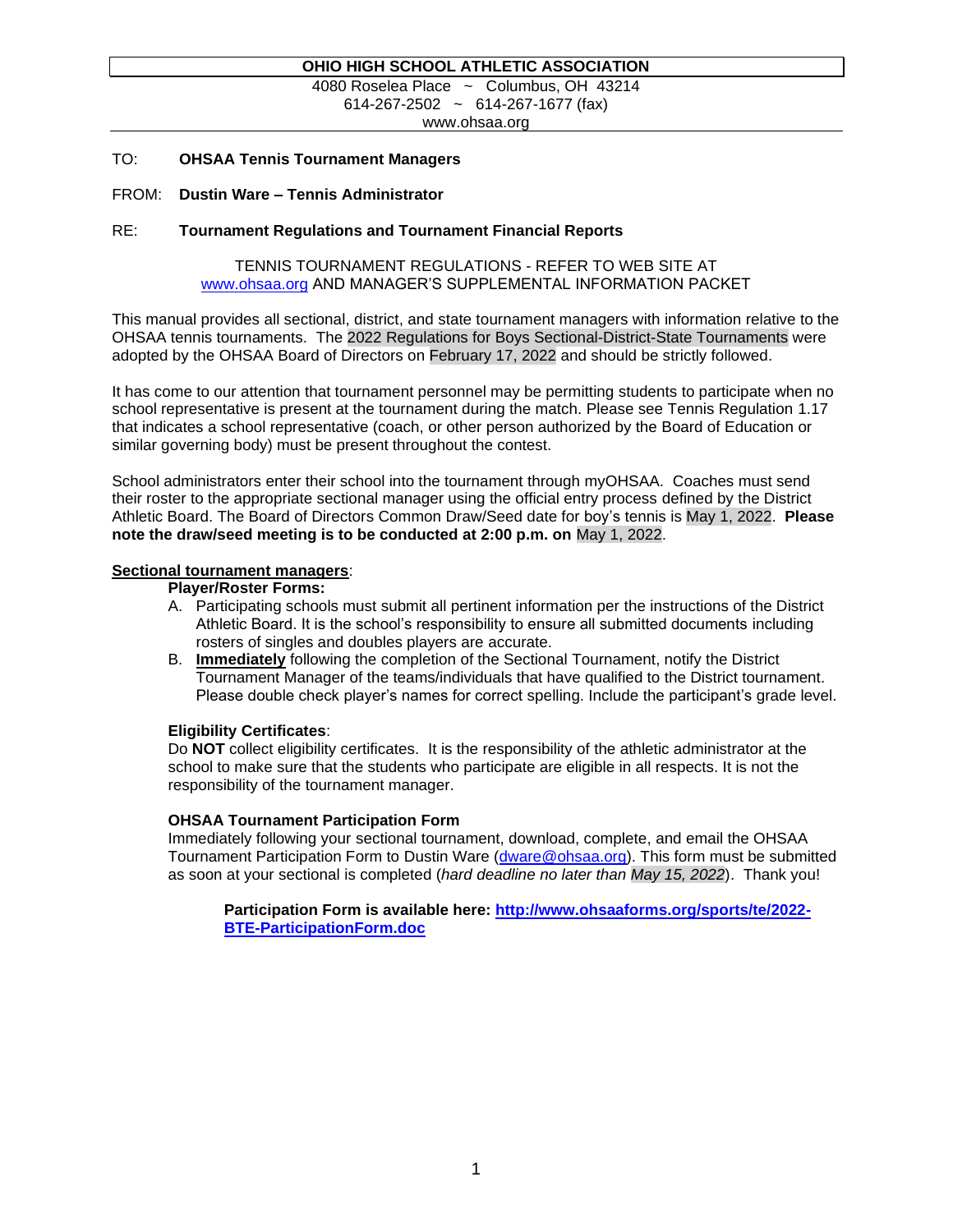# **Table of Contents**

|                                                                | <b>PAGE</b>    |
|----------------------------------------------------------------|----------------|
| <b>OHSAA Mission Statement</b>                                 | 3              |
| <b>Calendar and Important Dates</b>                            | 3              |
| <b>Contact Information</b>                                     | 3              |
| <b>Tennis Links</b>                                            | 3              |
| <b>District Qualifiers Form</b>                                | 4              |
| <b>Tournament Regulations - District Managers</b>              | 5              |
| <b>Reporting State Tournament Qualifiers</b>                   | 6              |
| <b>Regulations for OHSAA Tennis Tournaments</b>                | $\overline{7}$ |
| "Tie-Break" Procedure for OHSAA Tennis Tournaments             | 10             |
| 2022 Regulations for Boys Tennis Tournament                    | 11             |
| <b>Code of Conduct</b>                                         | 20             |
| <b>Medical &amp; Safety</b><br>Communicable Disease Procedures | 21             |
| <b>Service Animals</b>                                         | 21             |
| <b>Sporting Conduct</b>                                        | 22             |
| <b>Online Resources</b>                                        | 23             |

OHSAA tennis rules are based, in part, on USTA rules contained in 2022 Friend At Court at [https://www.usta.com/content/dam/usta/2021-pdfs/2021%20Friend%20at%20Court%20\(FAC\).pdf](https://www.usta.com/content/dam/usta/2021-pdfs/2021%20Friend%20at%20Court%20(FAC).pdf)

The financial reports and instructions for tournament managers are **NOT** included and should be completed online at<http://www.ohsaa.org/financial/reports> as instructed. You may also print the forms and fax/mail to the appropriate District Athletic Board member if that is permitted by the DAB. Best wishes for a successful boys tennis tournament.

**The Board of Directors Common Draw/Seed date for boys tennis is May 1, 2022.** The meeting must be held at 2:00 p.m.

If a school has questions or problem accessing entry in MyOHSAA, they should contact Alexis Holderman at 614-267-2502 or [aholderman@ohsaa.org](mailto:aholderman@ohsaa.org)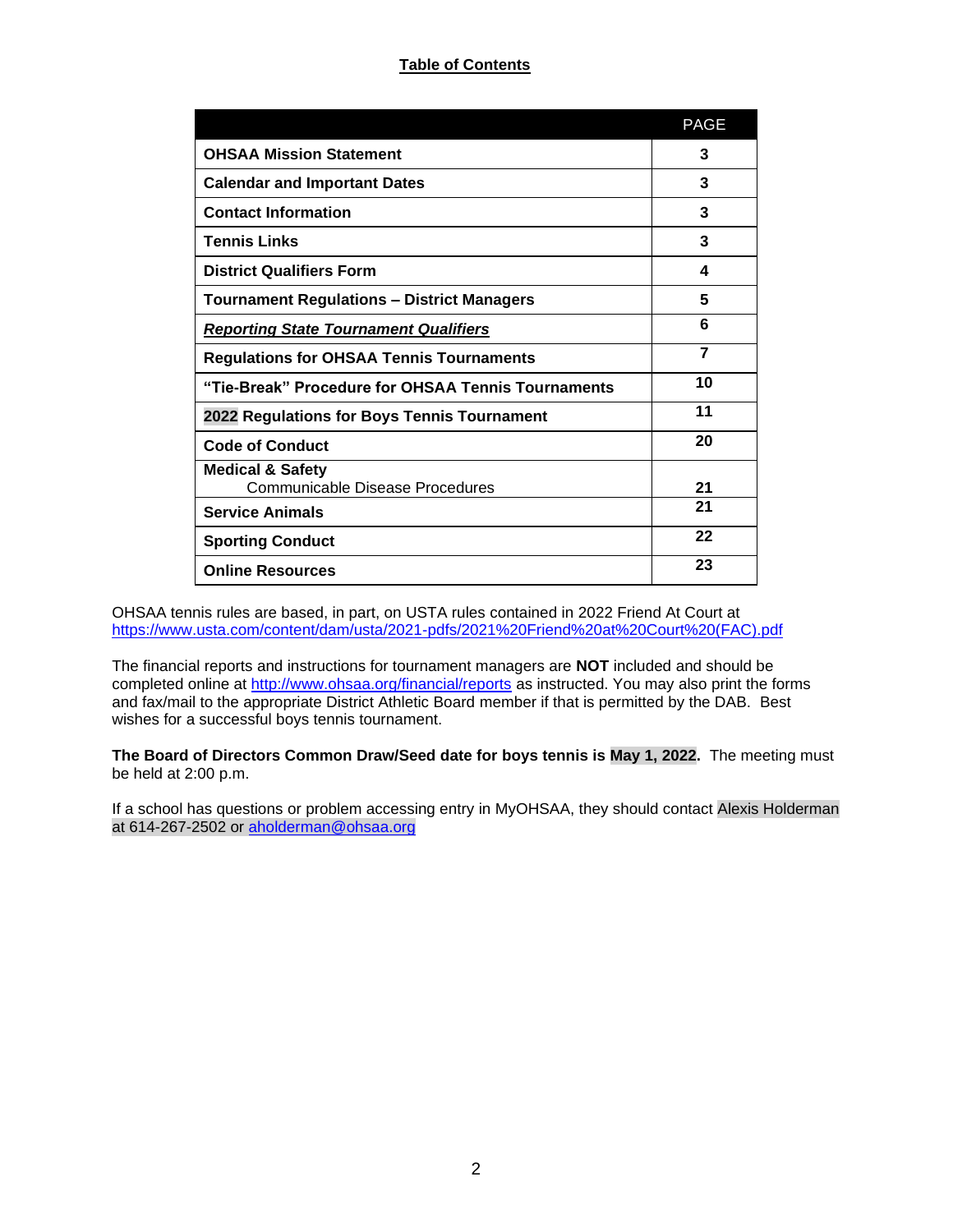### OHSAA MISSION STATEMENT

To serve our member schools and enrich interscholastic opportunities for students.

| <b>CALENDAR</b>                  |                                                                                                                                                                                                                                                                                                                                                                                                                                                                           |  |
|----------------------------------|---------------------------------------------------------------------------------------------------------------------------------------------------------------------------------------------------------------------------------------------------------------------------------------------------------------------------------------------------------------------------------------------------------------------------------------------------------------------------|--|
| 2022 OHSAA BOYS' TENNIS CALENDAR |                                                                                                                                                                                                                                                                                                                                                                                                                                                                           |  |
| March 7                          | First Day of Coaching and Instruction                                                                                                                                                                                                                                                                                                                                                                                                                                     |  |
| March 25                         | <b>First Regular Season Contest Permitted</b>                                                                                                                                                                                                                                                                                                                                                                                                                             |  |
| April 11                         | Non-Interscholastic Competition No Longer Permitted without<br><b>Approved Waiver.</b><br>Note some students join the team "late" and continue to compete in<br>events prior to joining the school teamthese students have a date by<br>which even if the student has not participated for the school team, they<br>may not participate non-interscholastically AND compete in OHSAA<br>tournament. You must know the non-interscholastic rule and the Waiver<br>process. |  |
| April 25                         | Deadline for Entering or Withdrawing from the OHSAA Tournament w/o<br>penalty                                                                                                                                                                                                                                                                                                                                                                                             |  |
| May 1                            | <b>Tournament Draw/Seeding Date</b>                                                                                                                                                                                                                                                                                                                                                                                                                                       |  |
| May 9-14#                        | Sectional Tournaments                                                                                                                                                                                                                                                                                                                                                                                                                                                     |  |
| May 16-21                        | District Tournaments                                                                                                                                                                                                                                                                                                                                                                                                                                                      |  |
| May 27-28                        | State Tournament - Lindner Family Tennis Center - Mason, OH                                                                                                                                                                                                                                                                                                                                                                                                               |  |

# Unless an earlier date is established by a District Athletic Board (no earlier than two days prior to the established date). *Thus, the sectional tournament could start as early as May 7, 2022.*

#### OHSAA CONTACT INFORMATION

**OHSAA Office – 4080 Roselea Place, Columbus, OH 43214 ~ 614-267-2502 ~ 614-267-1677 (fax)**

| <b>Name</b> | Title                                    | <b>Responsibilities</b>     | E-Mail               |
|-------------|------------------------------------------|-----------------------------|----------------------|
|             | Oversees the sport &                     | dware@ohsaa.org             |                      |
| Dustin Ware | Sport Administrator                      | coordinates the tournaments |                      |
| Mike McGee  | <b>OHSAA Tennis Rules</b><br>Interpreter | Rule Interpretation         | mmcgee0225@aol.com   |
|             |                                          | Coordinates the State       |                      |
| Eric Maclin | <b>State Tournament Manager</b>          | Tournaments at the Lindner  | esmaclin@hotmail.com |
|             |                                          | <b>Family Tennis Center</b> |                      |

| <b>TENNIS LINKS</b>                                   |              |
|-------------------------------------------------------|--------------|
| National Federation of State High School Associations | www.nfhs.org |
| <b>Ohio Tennis Coaches Association</b>                | www.otca.us  |
| USTA Handbook                                         | www.usta.com |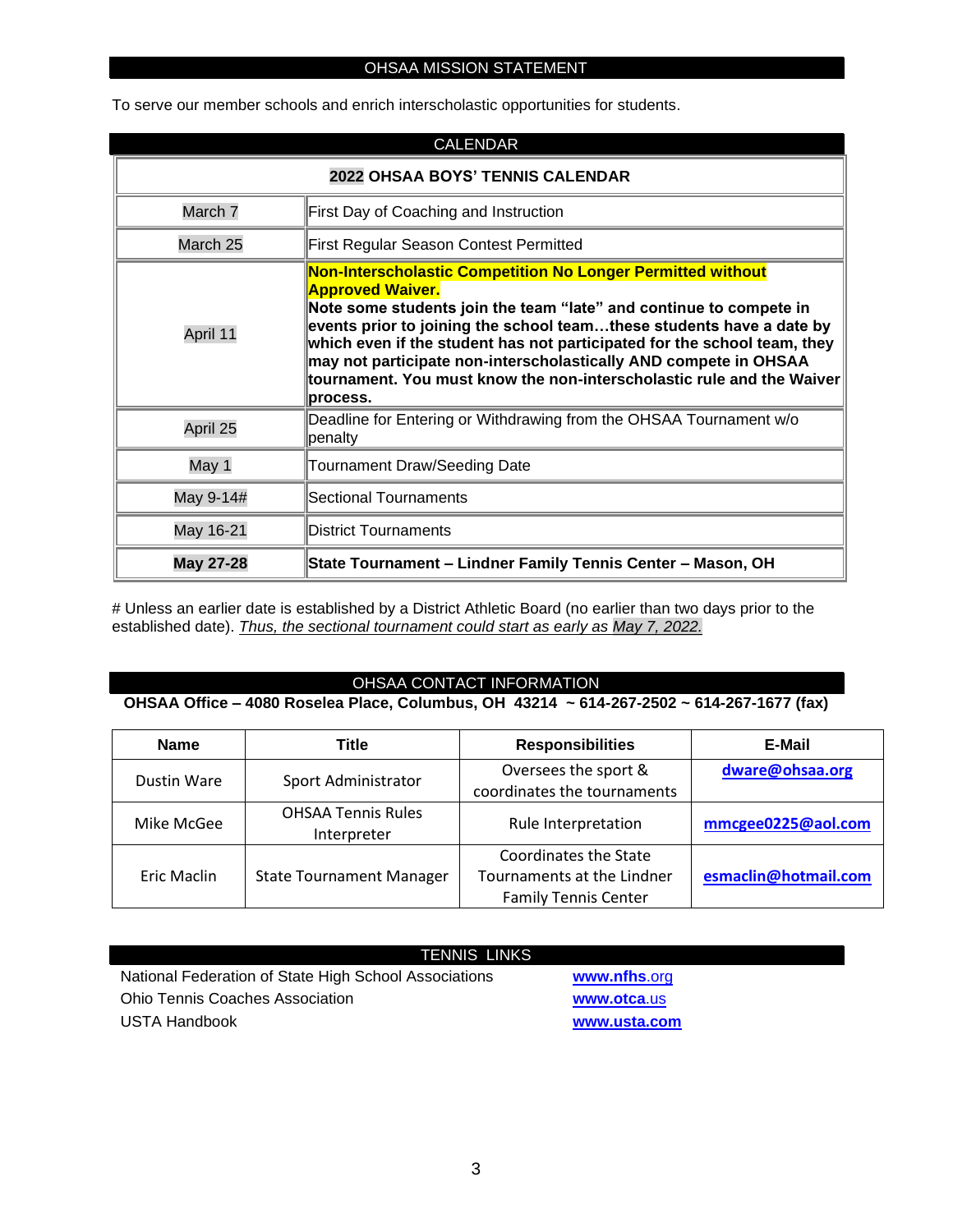| OHIO HIGH SCHOOL ATHLETIC ASSOCIATION                                                                                                                                                                                                          |  |  |
|------------------------------------------------------------------------------------------------------------------------------------------------------------------------------------------------------------------------------------------------|--|--|
| 4080 Roselea Place, Columbus, Ohio 43214<br>Telephone: 614-267-2502 Fax: 614-267-1677<br>Web Site for E-Mail: www.ohsaa.org                                                                                                                    |  |  |
|                                                                                                                                                                                                                                                |  |  |
| $\mathbf{1}$<br><b>DISTRICT SINGLES QUALIFIERS</b>                                                                                                                                                                                             |  |  |
| <b>NAME</b><br>(First Name/Last)<br><b>SCHOOL</b><br><b>SCHOOL COLORS</b><br><b>GRADE</b><br>NAME OF COACH                                                                                                                                     |  |  |
|                                                                                                                                                                                                                                                |  |  |
|                                                                                                                                                                                                                                                |  |  |
| 3rd Place                                                                                                                                                                                                                                      |  |  |
|                                                                                                                                                                                                                                                |  |  |
| 5 <sup>th</sup> Place <b>Section Contract Contract Contract Contract Contract Contract Contract Contract Contract Contract Contract Contract Contract Contract Contract Contract Contract Contract Contract Contract Contract Contract Con</b> |  |  |
|                                                                                                                                                                                                                                                |  |  |
| $\mathbf{2}$<br><b>DISTRICT DOUBLES QUALIFIERS</b><br><b>NAME</b><br>(First Name/Last) GRADE<br><b>SCHOOL</b><br>Sch. COLORS NAME OF COACH                                                                                                     |  |  |
|                                                                                                                                                                                                                                                |  |  |
| 3rd Place<br><u> 1989 - Jan Samuel Barbara, menyebara tenagai bagian perangan perangan perangan perangan perangan perangan per</u>                                                                                                             |  |  |
| 4 <sup>th</sup> Place<br><u> 1980 - John Stein, Amerikaansk politiker (* 1980)</u>                                                                                                                                                             |  |  |
|                                                                                                                                                                                                                                                |  |  |
|                                                                                                                                                                                                                                                |  |  |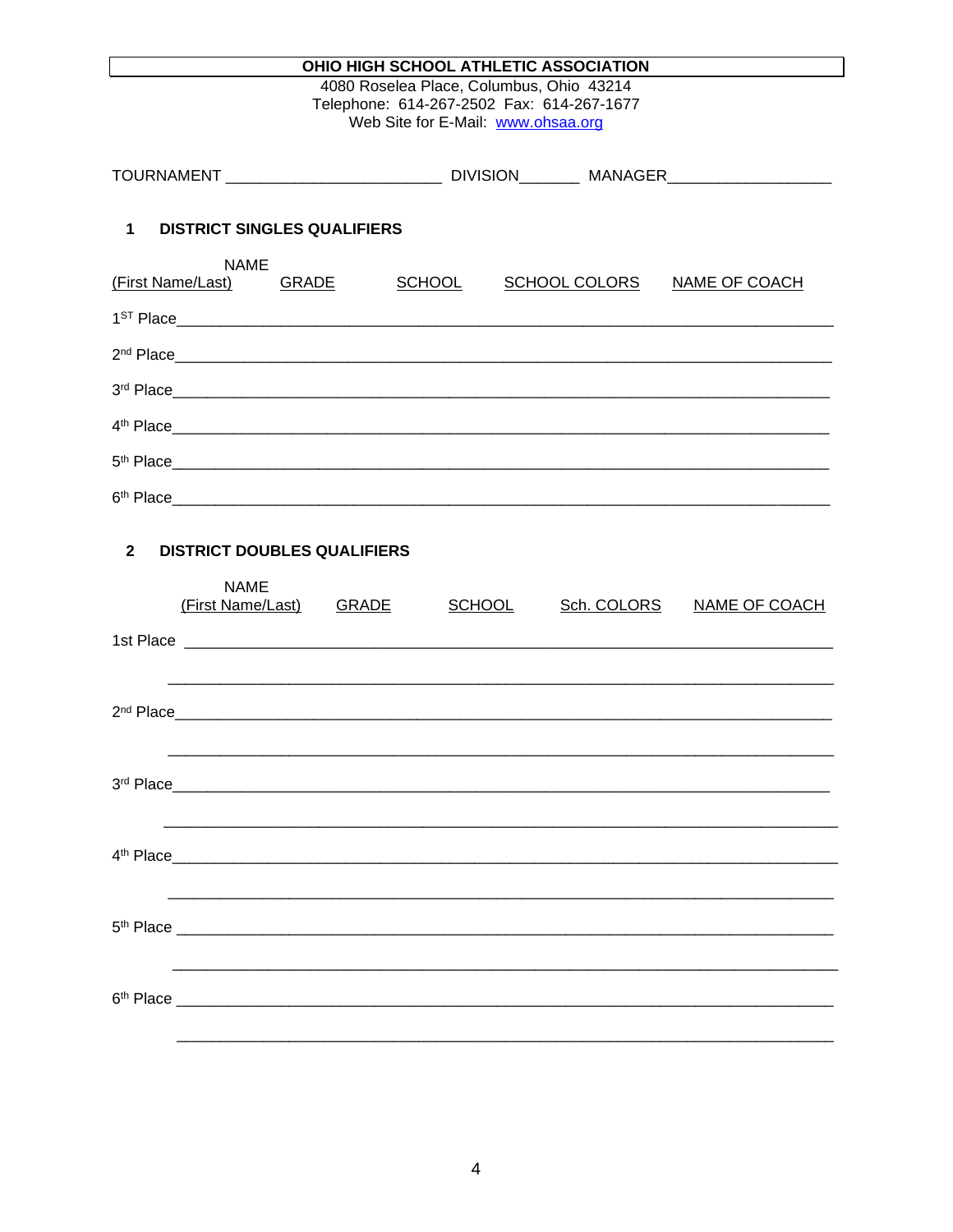# TOURNAMENT REGULATIONS – DISTRICT MANAGERS

Tournament Regulations are available at [www.ohsaa.org](http://www.ohsaa.org/) *.* On the website, under "Sports & Tournaments" select **Tennis - Boys.** The regulations are listed under "Tournament Information" on the left side of the tennis page.

#### **PLEASE NOTE:**

The OHSAA wants to emphasize that the tournament regulations and school assignments are published on the OHSAA web site (www.ohsaa.org).

Supplementary material and forms are included in the managers' packet to assist managers in the operation of the tournament.

- 1. Please contact managers of sectional tournaments that have qualifiers to your district tournament and make arrangements to secure the singles and doubles qualifiers.
- 2. Complete the financial reports, per the direction of the District Athletic Board, and send it to the designated person(s) within 10 days after the tournament.
- 3. **Inclement Weather** Occasionally there may be the necessity to interrupt a tennis tournament due to inclement weather in the area. Do not take chances with lightning, as it is very unpredictable. In case of doubt, the tournament manager should suspend competition until conditions are deemed safe. Protect athletes and spectators. Be sure that there is access to a building for shelter if such a suspension of the tournament competition occurs. The OHSAA's Lightning and Inclement Weather Policy is included as part of the Tennis Tournament Regulations.



4. It is recommended that single sticks be used in all district tennis tournaments.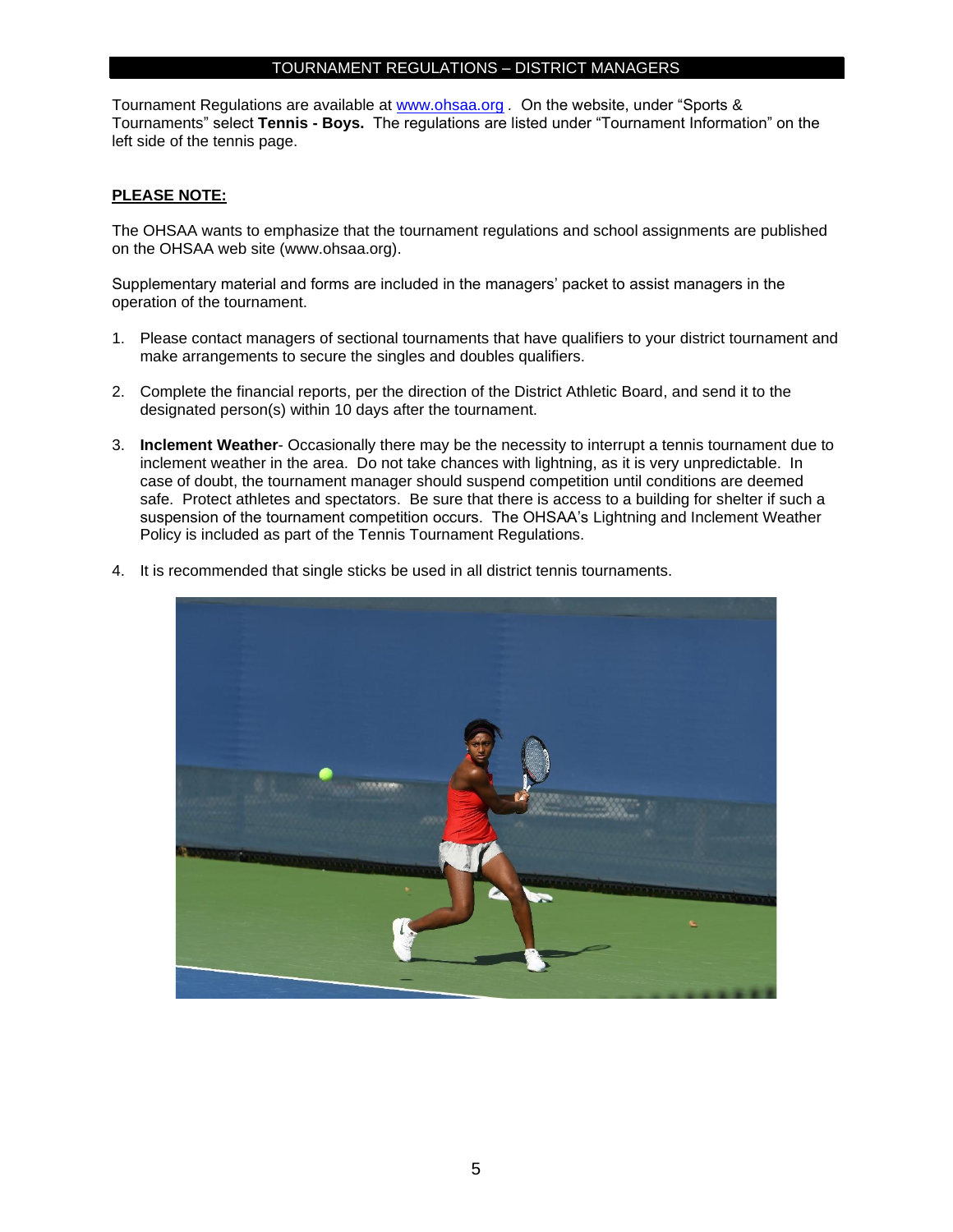## **REPORTING STATE TOURNAMENT QUALIFIERS**

State tournament qualifiers from all district sites *will be reported using the OHSAA web site (OHSAA.org)*. An on-line form has been created for you to enter all the required information. **This information will automatically be e-mailed to the appropriate personnel at the OHSAA office** and will automatically print the state tournament program and brackets. Therefore, **please ensure the accuracy of the qualifier's name, grade, school, coach, and colors**. Please follow the instructions on this page to access and complete the on-line form.

Step #1: Go to<https://www.ohsaa.org/sports/boystennis>

Step #2: After the boys tennis page appears, click on Tournament Manager Log-In listed under Tournament Information in the left column.

Step #4: The State Qualifiers Form will appear.

- Note: Use the tab key to move from field to field. **DO NOT TYPE IN ALL CAPITAL LETTERS!**
	- Complete the tournament site information: your name, district and division and indicate that you are reporting boys qualifiers.
	- Proceed to the Single's Qualifiers section. Enter the number of single qualifiers from your district site. For each state tournament qualifier enter their name **(First name (space) Last name**), *school grade*, *school colors* and *head coach's name*. Enter the city name of the school if different from the school name, this helps us to distinguish schools with the same name, example: Crestview – Ashland? Convoy? Columbiana?
	- **\*Remember to enter the grade of each qualifier.** • Proceed to the Double's Qualifiers section Enter the number of doubles qualifiers from your site. This should be the same as the number of singles qualifiers. Enter the doubles qualifiers in order of finish, input their school name, city (if different from the school name), school colors and the head coach's name. Enter the name (**First name (space) Last name**) and **grade** of both individuals on each doubles team. Repeat this process and until all double's qualifier information is entered
	- **Remember the way you keystroke the information is the way it appears on the brackets and in the souvenir program**.

Step #5: Review the form for accuracy and completeness. Click the submit button to transmit the information to the OHSAA. **The information will not be sent unless you CLICK "SUBMIT".**

Thank you for your cooperation with this procedure and have a great tournament! **\*\*\*If you require assistance,** contact Alexis Holderman [\(aholderman@ohsaa.org](mailto:aholderman@ohsaa.org) or 614-267-2502)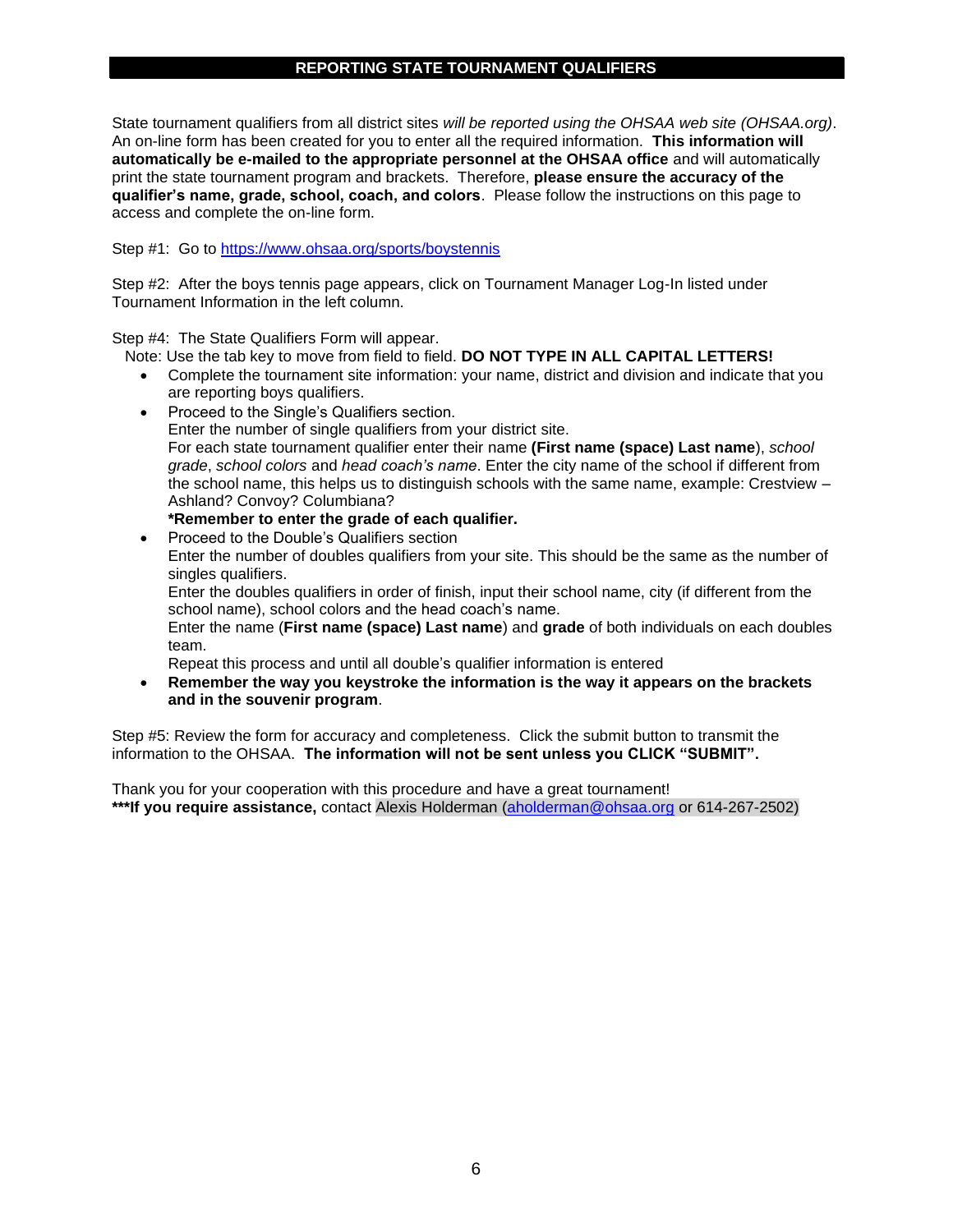# 1. **ELIGIBILITY**

- 1.1 OHSAA eligibility bylaws apply to all participants.
- 1.2 OHSAA Sport Regulation 7 non-interscholastic competition applies.

# 2. **RULES OF PLAY**

- 2.1 Current U.S.T.A. rules for singles and doubles play apply unless specifically modified by the OHSAA.
- 2.2 Each individual match is best two out of three sets. The twelve-point tie-breaker will be used in each set. Individuals are prohibited from participating in more than three matches per day. IF there is inclement weather, especially extreme heat and/ or humidity, tournament personnel may implement "no ad" scoring or a super tiebreaker in lieu of a 3rd set.
- 2.3 Three balls will be furnished for each match.
- 2.4 Players and coaches are requested to assist in starting matches on schedule. A ten-minute default rule may be enforced.
- 2.5 The warm-up period for all matches shall not exceed ten minutes.
- 2.6 All warm-up serves in both singles and doubles shall be taken prior to the start of play.
- 2.7 Play shall be continuous as defined by U.S.T.A. regulations. In case of injury or illness, after evaluation by a coach or trainer, a player will be allowed a maximum of five minutes' treatment after which the player must resume play or forfeit the match.
- 2.8 Singles players must play in order of team rank. The better doubles team must play No. l doubles. This rule also applies to injury or illness preceding a match. Forfeiting a point for a missing player's position is not allowed. If the No. l player cannot compete, the regular No. 2 player plays at No. l, the regular No. 3 player plays at No. 2 and the substitute is placed at No. 3 "Stacking" is not allowed under any circumstances.
- 2.9 Either player may call a "let" if interference occurs, but the player calling a "let" must be in control of the ball. A "let" will not be allowed after a player has hit and erred.
- 2.10 Players are warned not to catch balls before they strike the court.
- 2.11 In case of foot faults **the coach** (not players) should notify the tournament manager. The tournament manager will handle the violations and may assign a foot fault judge if necessary.
- 2.12 Players are requested to record scores on scoreboards as they change courts when scoreboards are provided.
- 2.13 The winner of each match will report the score to the tournament manager, return used balls and then be notified of the schedule time of his/her next match.
- 2.14 In tennis, there will be a two-minute break between each set. In cases of extreme heat or humidity, tournament personnel may adjust the break period.
- 2.15 There shall be a minimum of 30 minutes between matches in the sectional tournaments and a minimum of 45 minutes between matches in district tournaments for all competitors, weather permitting. During the state tournament, there will be a minimum of one hour between matches, weather permitting.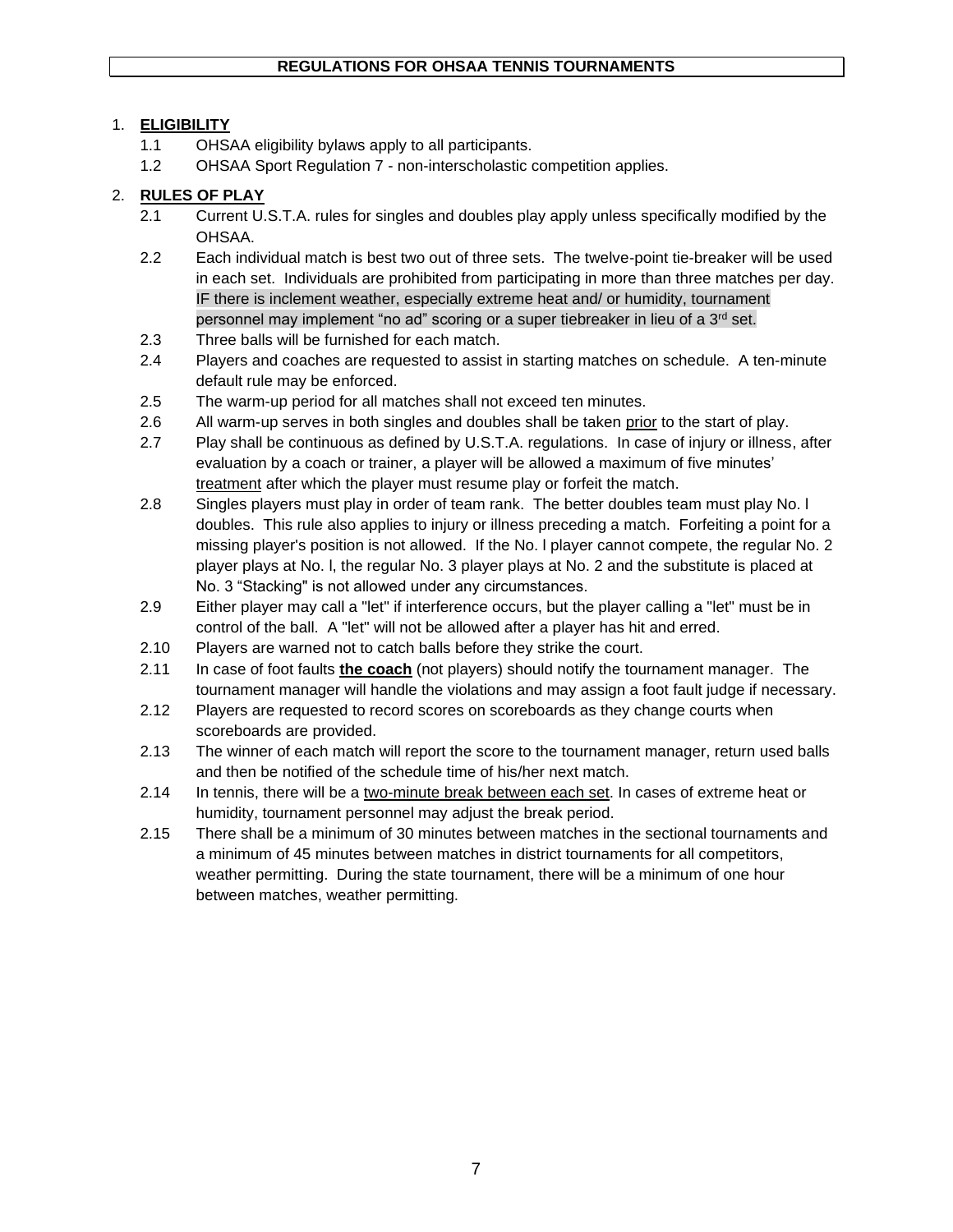# 3. **COACHING**

A. The following guidelines apply to Sectional and District Tournament play:

- 3.1 In addition to at the end of games 3, 5, 7, etc. and the end of each set, a coach may coach their own player(s) any time during the 25 seconds between points as long as the coach does not interfere with actual play…coaching cannot interrupt the continuous play rule. There can be absolutely no coaching during actual match play.
- 3.2 Coaching may only take place where facilities permit it. Matches on other courts cannot be interfered with. A coach may sit or stand near the net post and must stay within the area where the players' chairs or benches would be located if not provided. The coach's movement shall be limited so as not to distract the players. A coach may change courts when his/her movement will not interrupt play. It is permissible to coach from outside of a fenced court, on an empty adjacent court where the coach may stand and/or at the doubles sideline on the same side of his/her own player… if the coaching does not interfere with other matches occurring simultaneously or the match in progress. Coaches shall in no way distract an opposing player. Coaches may coach within the lines of the court only during a changeover or set break.
- 3.3 A coach shall not initiate a conversation with an opposing player or in any way get involved with an on-court situation, except at the request of the player(s) or opposing coach in accordance with what is already permitted. At no time should a player initiate a conversation with an opposing coach.
- 3.4 Coaching is not permitted during an OHSAA match by anyone other than the school's assigned Board approved tennis coaches. All coaches must have the proper ODE/OHSAA credentials. Member schools permitting non-certified coaches to coach may incur a fine and be subject to additional penalties.
- 3.5 The use of signals, cheering (as opposed to applause), vile suggestions, and the like, during play, is considered unsporting and is not permitted.
- 3.6 **PENALTIES FOR VIOLATION**: If there is any violation of the above rules (i.e. continuous coaching during match play, distracting an opposing player, coaching where coaching is not permitted, etc.) the offending coach will receive a code of conduct and/or time violation penalty and his/her player, on the court where the violation occurred, will receive a point penalty as a result of the violation. Penalties will be assessed by the opposing coach or tournament manager if applicable. For any subsequent violation, the coach's player shall be assessed a game penalty for a second violation and disqualification for a third. Future matches will not be affected, but the violations shall be reported to the offending coach's athletic administrator.

# 4. **AWARDS**

Awards will be shipped directly to the District and State tournament managers from Croton Craft Division Giller, Inc., P.O. Box 257, 30 S. High Street, Croton, Ohio 43013. **Please open the shipment immediately and check the awards to see if you have received the correct awards or if there is any damage**.

If an error has been made or there is damage, notify the supplier and the OHSAA office immediately. Contact Mr. Travis Nethers at Croton Craft. (614-893-4020)

All awards presented at the site of the Sectional, District or State Tournaments must be approved by the OHSAA.

- A. Sectional Tournaments Sectional Tournament Awards will not be awarded by the OHSAA.
- B. District Tournaments An award will be presented to qualifying State Tournament participants in singles and doubles.
- C. State Tournament An award will be presented to the winner, runner-up, third and fourth place finisher in singles and doubles.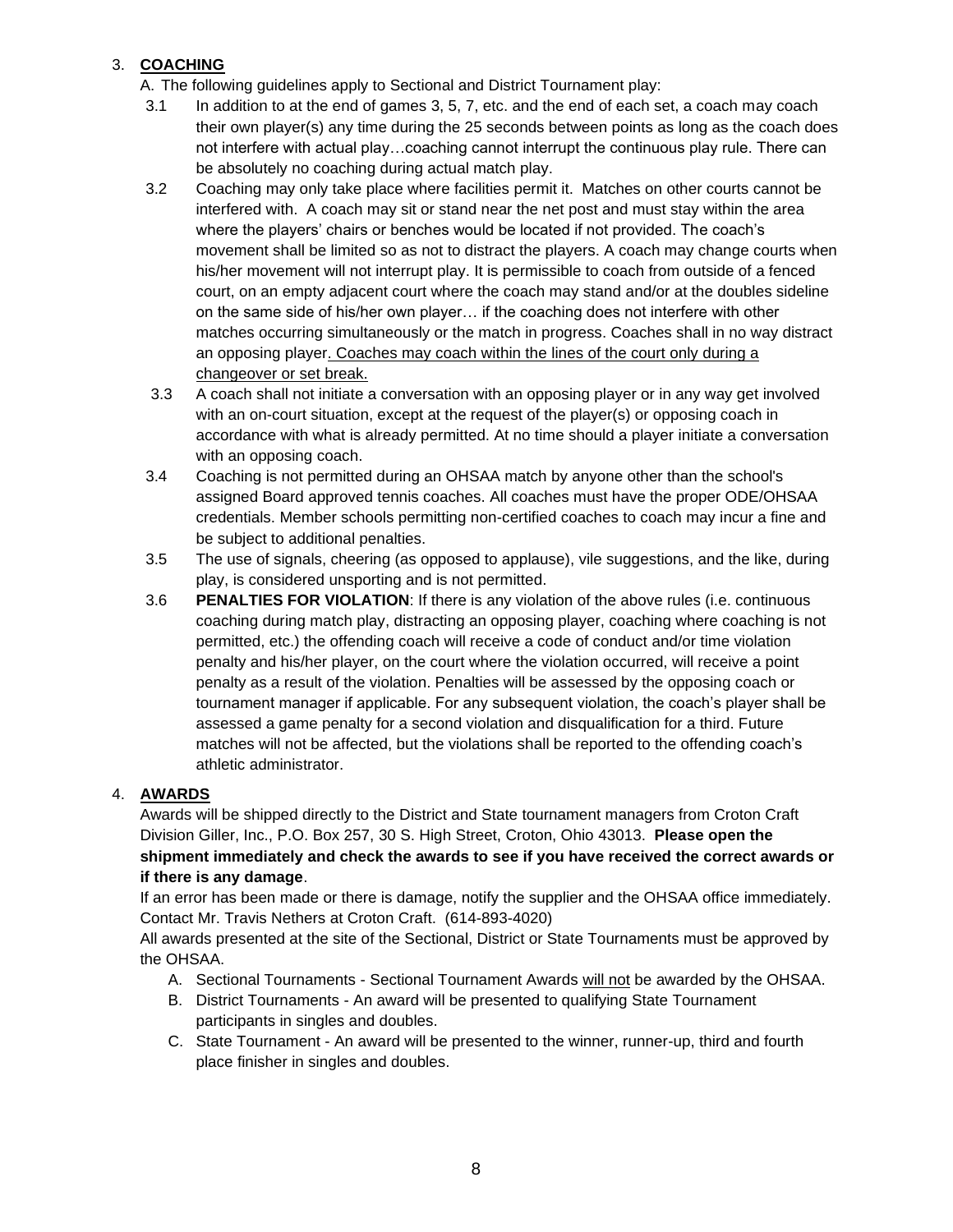# 5. **EQUIPMENT**

A. Tennis Balls

Tennis Balls shall be of championship quality and USTA approved. Tennis balls will be provided at the State Tournament by the OHSAA. District Athletic Board policy will determine whether tennis balls will be provided for Sectional and District Tournament competition.

- B. Tennis racquets and strings shall conform to current U.S.T.A. standards.
- C. Use of Single's Sticks
	- 1) Sectional and District Tournaments: Recommended that "singles sticks" be used where feasible at the beginning of each round of singles play.
	- 2) State Tournament: "Singles Sticks" shall be used at the beginning of each round of singles play.

#### 6. **WARM-UP PERIOD**

Ten-minute warm-up period shall be provided players prior to the scheduled start of a match.

## 7. **USE OF AN INELIGIBLE PLAYER**

If a student is found to be ineligible during the progress of a tournament, the player shall be eliminated from the tournament and the last player he/she defeated, or the next highest finishing player may take their place in the tournament.

## 8. **MATCH LIMITATIONS**

In all OHSAA sponsored tennis tournaments, individuals are prohibited from participating in more than three matches per day.

## 9. **VOLUNTARILY DEFAULTING MATCHES**

A player who voluntarily defaults a match, other than for injury or illness, shall be disqualified from further OHSAA tournament participation that year and is not eligible to receive an OHSAA tournament award. NOTE: USTA Rules will govern "Cramps." See Tournament Regulations regarding "Failure to Appear."

## 10. **NON-INTERSCHOLASTIC PARTICIPATION**

A tennis athlete who has not participated for the school in tennis that season must cease noninterscholastic tennis competition six weeks (42 days) prior to the Tuesday of the week of the State Tournament in tennis in order to be eligible for OHSAA tournament competition or have been granted a waiver for such non-interscholastic participation by the Executive Directors office.

#### 11. **MANAGER'S FEES**

- A. Sectional and District Tournaments: Fee to be established by the District Athletic Board.
- B. State Tournament: Fee is \$1000.00.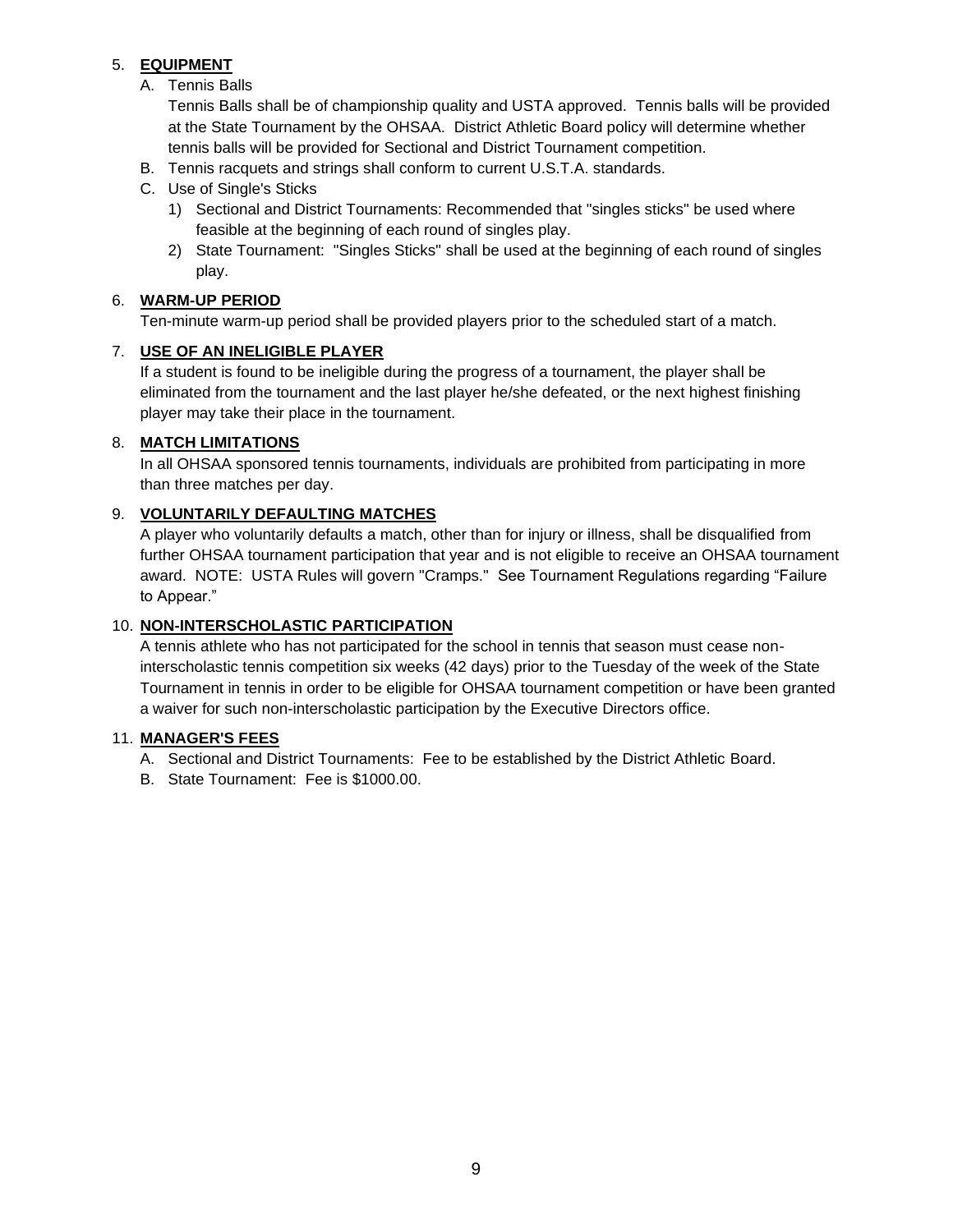#### **"TIE-BREAK" PROCEDURE FOR TENNIS"**

In all girl's and boy's tournament matches the 12 point tie-breaker shall be used. Refer to tournament regulations regarding accommodations made due to inclement weather, which would permit 'no ad' scoring or a super tiebreaker in lieu of 3rd set.

The following procedure shall be used in a tie-break game:

#### **SINGLES**

A player who first wins seven points shall win the game and the set provided the player leads by a margin of two points. If the score reaches six points all, the game shall be extended until this margin has been achieved. Numerical scoring shall be used throughout the tie-break game.

The player whose turn it is to serve shall be the server for the first point. The opponent shall be the server for the second and third points and thereafter each player shall serve alternately for two consecutive points until the winner of the game and set has been decided.

From the first point, each service shall be delivered alternately from the right and left courts beginning from the right court. If service from a wrong half of the court occurs and is undetected, all play resulting from such wrong service or services shall stand, but the inaccuracy of station shall be corrected immediately it is discovered.

Players shall change ends after every six points and at the conclusion of the tie-break game.

#### **DOUBLES**

In doubles the procedure for singles shall apply. The player whose turn it is to serve shall be the server for the first point. Thereafter each player shall serve in rotation for two points, in the same order as previously in that set, until the winners of the game and set have been decided.

#### **ROTATION OF SERVICE**

The player (or pair in the case of doubles) who served first in the tie-break game shall receive service in the first game of the following set.

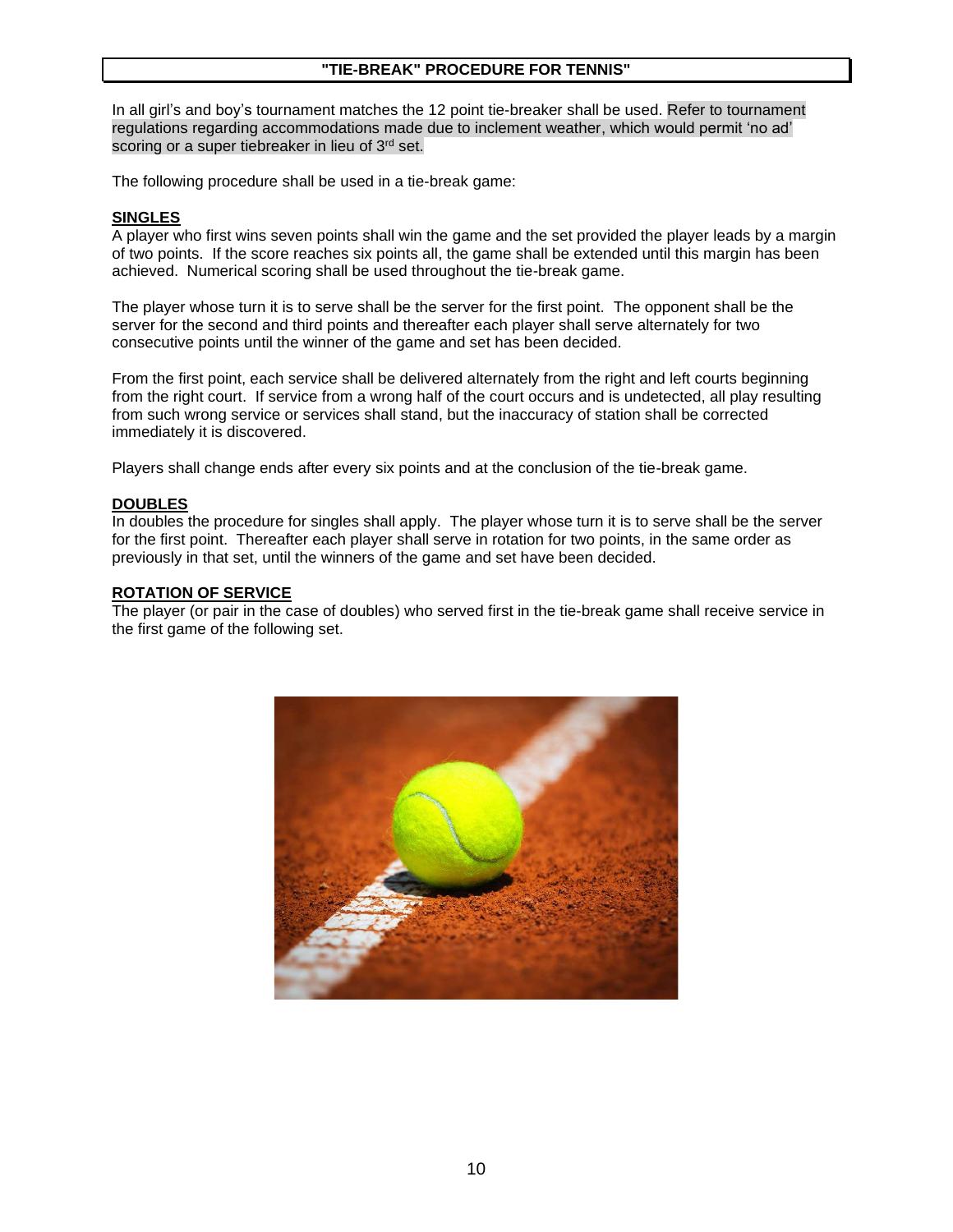# **2022 REGULATIONS FOR BOYS TENNIS TOURNAMENTS Sectional – District – State**

**Note:** The following regulations apply to all levels of tournament competition unless otherwise specified. They were adopted by the Ohio High School Athletic Association Board of Directors on February 17, 2022. The Executive Director is authorized to modify these regulations when deemed necessary, subject to ratification by the Board of Directors. It should also be noted that, besides these tournament regulations, all regulations within the OHSAA Handbook (Bylaws, General Sports Regulations and Softball Regulations) shall be followed in addition to the other requirements listed within the OHSAA/NFHS Rules Considerations and General Requirements.

# **1. ORGANIZATION OF TOURNAMENTS**

- A. Each District Athletic Board (DAB) organizes and conducts Sectional and District Tournaments in their respective districts, subject to the rules and regulations adopted by the Board of Directors. Sectional / District site managers will receive supplemental information from respective District Athletic Boards. Site selection and play dates of Sectional/District tournaments are at the discretion of each District Athletic Board.
- B. The State Tournament is under the direct control of the Executive Director's Office.
- C. The OHSAA maintains the authority to change the site, date, or time of any state tournament assignment.
- D. Completion of the OHSAA Tournament Entry Form is the school's agreement to play at the site, day and time assigned by the District Athletic Board and/or Executive Director's office.

# **2. ELIGIBILITY OF STUDENTS**

- A. All participants must be eligible under the Bylaws and Sports Regulations of the Ohio High School Athletic Association. Only one school team sponsored by a member school is eligible to participate.
- B. A student who uses anabolic steroids or other performance enhancing drugs is ineligible for interscholastic competition until such time as medical evidence can be presented that the student's system is free of anabolic steroids or other performance enhancing drugs.
- C. Only Board of Education approved coaches with valid Pupil Activity Permits issued by the Ohio Department of Education are permitted to coach and/or be in the bench area prior to, during and after any tournament contest.

# **3. DIVISIONS**

There will be two Divisions (I, II) in the Sectional, District and State Tournaments in Tennis.

# **4. TOURNAMENT ENTRY**

A. Tournament Entry/Withdraw

Member schools wanting to participate in the 2022 OHSAA Boys Tennis Tournament must indicate their intent to participate on their 2021-22 OHSAA Sports Participation "Card" in myOHSAA. Tournament entry confirmation ends April 25, 2022 without penalty. Schools that change their tournament participation after April 25, 2022 will be subject to a \$150 penalty.

# **5. SUBSTITUTIONS**

A. Sectional Tournaments

Substitutions may be made in the Sectional Tournaments for singles players or players on the doubles teams from the substitute list prior to the start of competition. Once a player participates, that same player must continue through the sectional tournament. All participants must be listed on the entry form or substitute list.

Note: Substitutes shall not include players who were entered as a singles or doubles participant at the Sectional Tournament Seeding Meeting. Students entered as participants (not substitutes) at the Seed Meeting who do not participate may not subsequently be a 'substitute' at any level of the tournament these student's names would not have appeared on the substitute list on the entry form.

# B. District Tournaments and/or State Tournaments

Once a student participates at the District tournament, that same student must continue through the District Tournament. This same policy applies to participation at the State tournament.

No substitutes for singles permitted. A substitute for a player on a doubles team that has qualified for the next highest tournament is permitted prior to the first match of that respective tournament, but the substitute must be made from the list of substitutes that did not compete in the Sectional or District Tournaments. A singles player or doubles team that is not present at a tournament shall not advance.

# 6. **FAILURE TO APPEAR**

When national playing rules do not address failure to appear, the following regulations will apply.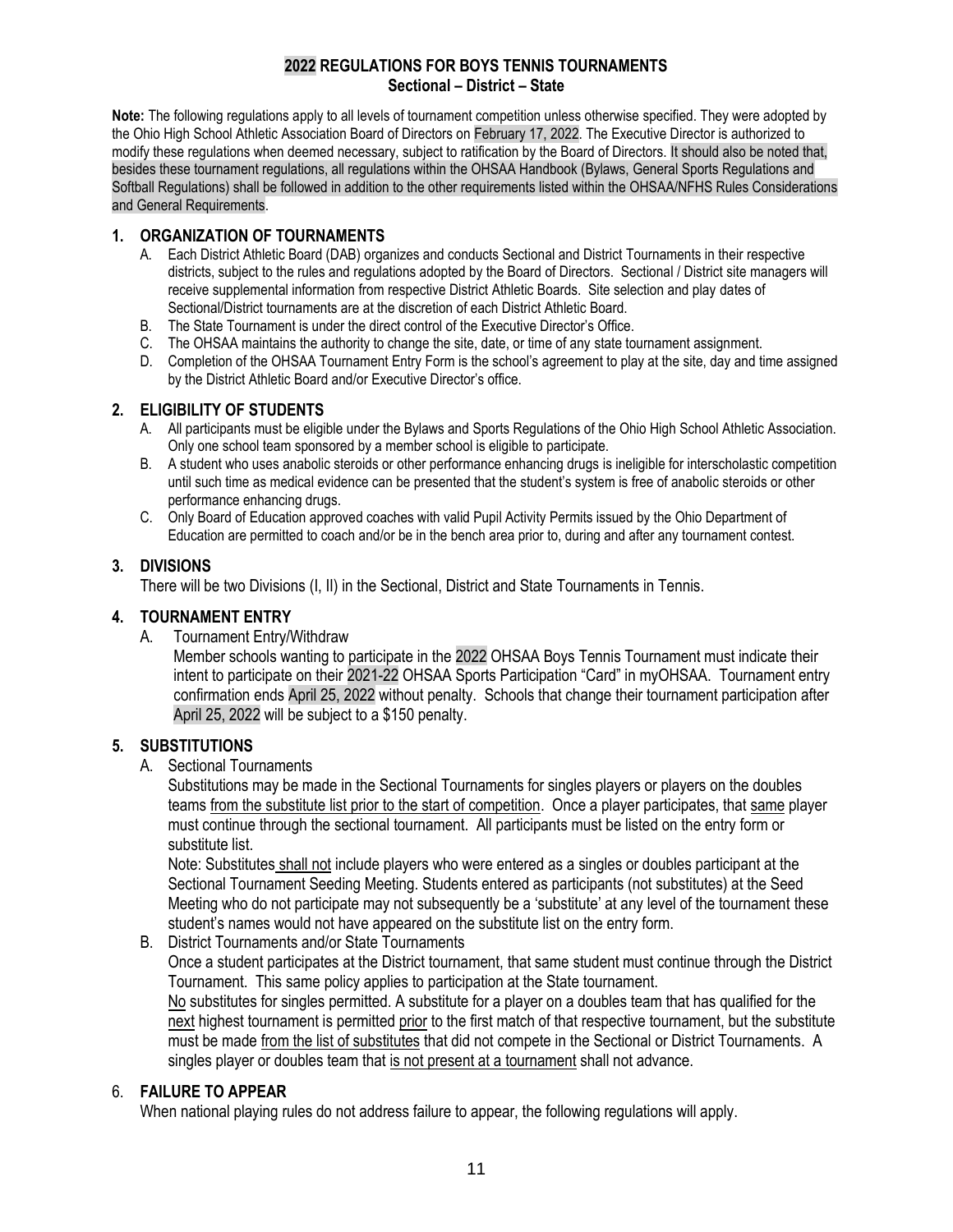A. If a team or individual participant fails to appear or is not ready to compete at the time of their scheduled competition, the team or individual participant shall be disqualified and removed from the event or tournament competition.

All decisions relative to this regulation shall be made by a member of the respective district athletic board for sectional and district tennis tournaments or the OHSAA Executive Director's Office for the state tournament.

B. The OHSAA, in collaboration with the administrative staff, District Athletic Boards and/or Board of Directors, and the tournament manager, may delay or reschedule a tournament contest/competition provided it is practical to delay or reschedule such contests/competitions.

# **7. SEEDING AND DRAWING FOR SECTIONAL TOURNAMENTS**

A. Seeding

Coaches shall be notified when the draw is scheduled so they may be present to help with the seeding in the Sectional Tournaments. The common draw date has currently been established as May 1, 2022 by the Board of Directors. Each athletic district shall hold the tennis draw on the same date. The draw is to be held at 2:00 p.m. No exceptions.

- B. Regulations
	- 1. Seeding is mandatory in Sectional Tournaments. No voted seeding is permitted for District or State Tournaments.
	- 2. For seeding purposes the last matches to be counted will be those played on the date established by the District Board.
	- 3. The number of singles/doubles to be seeded will be four.
	- 4. Number one and two doubles, from the same team must be in opposite half brackets.
	- 5. The three singles players from the same school must be placed in different quarter brackets.
	- 6. There will be one seeded player in each quarter bracket and number one and two seeds must be in opposite half brackets.
	- 7. Byes shall be placed evenly throughout the brackets.
- C. Tournament Seeding Procedure
	- 1. Nomination of Seeds
		- a. Each school coach shall have the records compiled for the singles players and double teams to be nominated for a seed and given to the tournament manager at the seed meeting. All regular season matches played shall be recorded. The records will include the number of wins and losses in the Divisions played, e.g. \*22 team match schedule – Division I School.

12 wins – 2 losses – Division I

7 wins – 1 loss – Division II

\*It is recognized that at the time of the draw/seed meeting school teams most likely will not have participated in 22 school matches.

- b. Coaches shall nominate singles players and doubles teams to be considered for seeds. Many factors may be considered when seeding students, not just actual records. The quality of competition as well as past OHSAA tournament performance may also be considered. Records of the nominated seeds shall be recorded for all to see.
- 2. Voting for Seeded Singles and Doubles
	- a. All coaches shall vote verbally selecting their choice for the #1 seed. The player(s) with the greatest number of votes shall be #1 seed.
	- b. Once #1 seed has been determined, the coaches shall vote verbally selecting their choice for #2 seed and etc. until the required number of seeds is obtained.
	- c. In case of a tie only the players tied will be revoted on.
	- d. If a tie should occur the second time, a flip of the coin shall determine the seeded player.
	- e. Once a seed has been determined, it may not be withdrawn.
	- f. The tournament manager or a designee shall record the seeds numerically for all to see.
- 3. Drawing for Unseeded #1 singles:
	- a. The unseeded #1 player shall draw so that the alphabetical order of draw will go from Z-A.
	- b. The unseeded #1 player shall draw according to the name that the school goes by using the OHSAA Directory for the current year as a reference for alphabetical listing, e.g. Delphos St. John's – St. John's.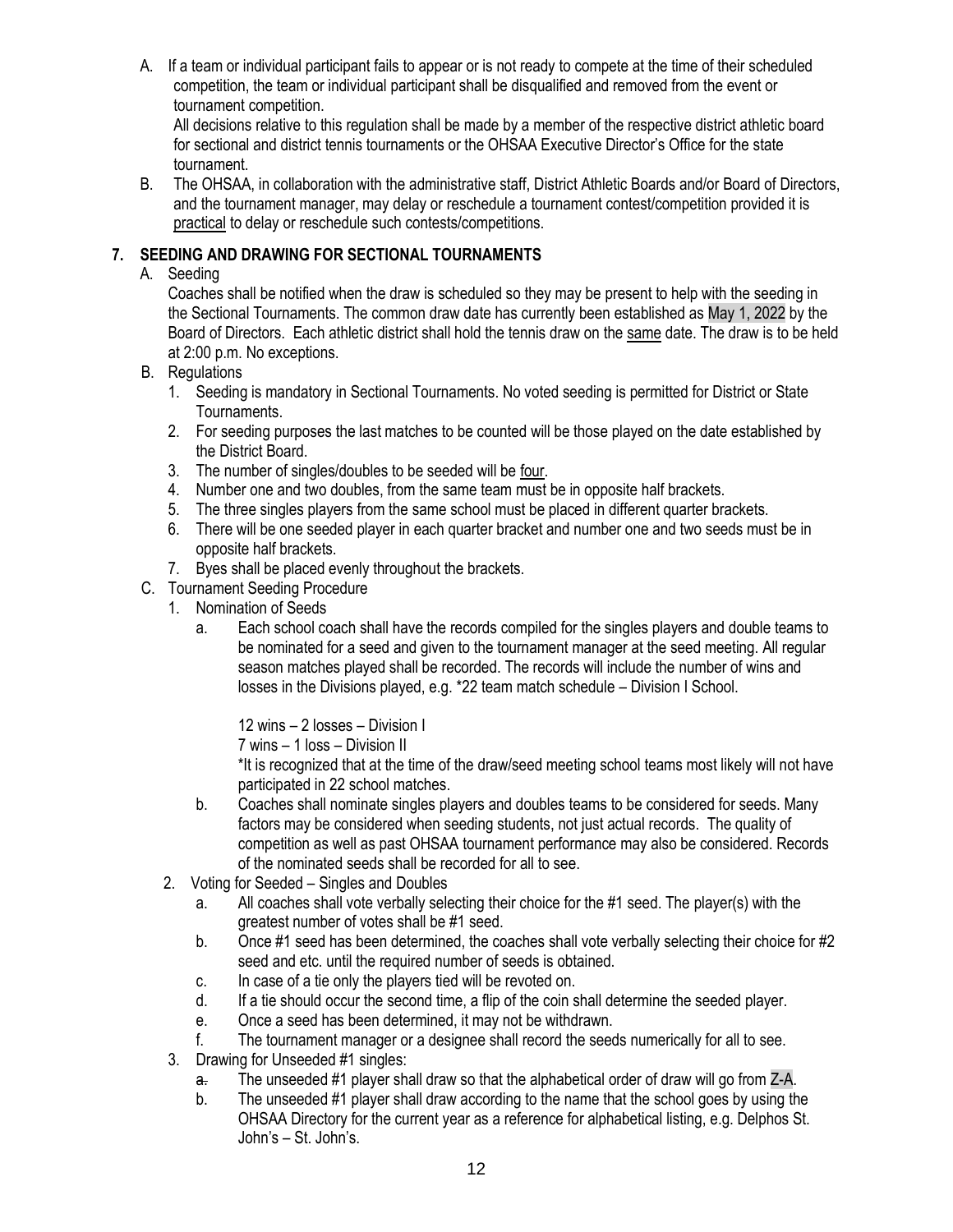- c. A representative of each school's unseeded #1 player must draw a numbered pill which indicates the order of choice for placement on the brackets.
- d. The order of draw of unseeded #1 players shall be announced and made public before placement of players on the bracket.
- 4. Placement of #1 Players on Bracket:
	- a. The placement of #1 players on the brackets shall take place after the selection of seeded players and the order of draw for unseeded players has been announced and made public.
	- b. One space must be left on each quarter or half bracket for a seeded player with no more than one seeded player per quarter or half bracket where a bracket calls for a seeded player.
	- c. First seed has first choice to go any place on bracket.
	- d. If #1 seed passes, #2 seed may go to any place on bracket.
	- e. If #2 seed passes, #3 has choice.
	- f. If a seeded player passes, the choice then goes to the next seeded player.
	- g. If all seeded players pass, then the unseeded #1 player with the No. 1 pill shall place itself on the bracket.
	- h. Any time a seeded or unseeded player is placed on the bracket, the top seeded player not placed on the bracket shall have next choice. If they pass, the next seeded player would have their choice to pass or be placed on bracket, etc.
	- i. Keep in mind that any time a seeded player places themselves on the bracket, the top seeded player not placed on the bracket shall have the next choice. If all pass or place themselves on the bracket, then the next unseeded #1 player in order of the number of pill shall be placed on the bracket.
	- j. This procedure would be followed until all first single players have been placed on the bracket.
- 5. After the first singles players have been placed, draw order for the second singles players is done in the same manner.

Note: Number one and two singles players from the same team must be in different quarter brackets.

- 6. After the first and second single players have been placed, draw order for the third single is then done. Third single players must be in opposite quarter brackets from the first and second single players from the same team.
- 7. After third single players have been placed on bracket (draw completed), conduct draw for doubles teams. Following the same procedure as outlined for singles, begin with Item 2. Note: If a school fails to have a representative present at the draw and seeding meeting, the manager shall place the player(s) on the open bracket after all other players have been placed on the bracket. If more than one school fails to have a representative at the draw and seeding meeting, the manager shall place the players on the bracket according to the alphabetical order of draw for unseeded players after all others have been placed on the bracket.

# **8. TIME BETWEEN MATCHES**

A. There shall be a minimum of 30 minutes between matches in Sectional Tournaments and a minimum of 45 minutes between matches in District Tournaments for all competitors. In the state tournament, there shall be a minimum of one hour between matches, weather permitting. If inclement weather (e.g. precipitation) is probable during the state tournament, and participants are agreeable, there shall be a minimum of 45 minutes between matches for all competitors. If matches have been moved indoors, there shall be a minimum of 45 minutes at the state tournament for all qualifiers.

Note: These are minimum 'rest' requirements. There may be an instance when more rest is recommended or necessary, especially when playing in hot and/or humid conditions or when a participant has had an exceptionally long match preceding the match in question. Safety First.

B. If it is anticipated that matches will be played in extreme heat and/or humidity, the tournament manager, in consultation with the respective District Athletic Board, may move tournament matches to an indoor facility. Matches may also be moved indoors because of other instances of inclement weather (e.g. precipitation). **Note:** See Item #15 for rules regarding the ability for the tournament manager, in consultation with the district athletic board, to implement the playing of a super tiebreaker in lieu of a third set and/or the ability to implement "no ad" scoring.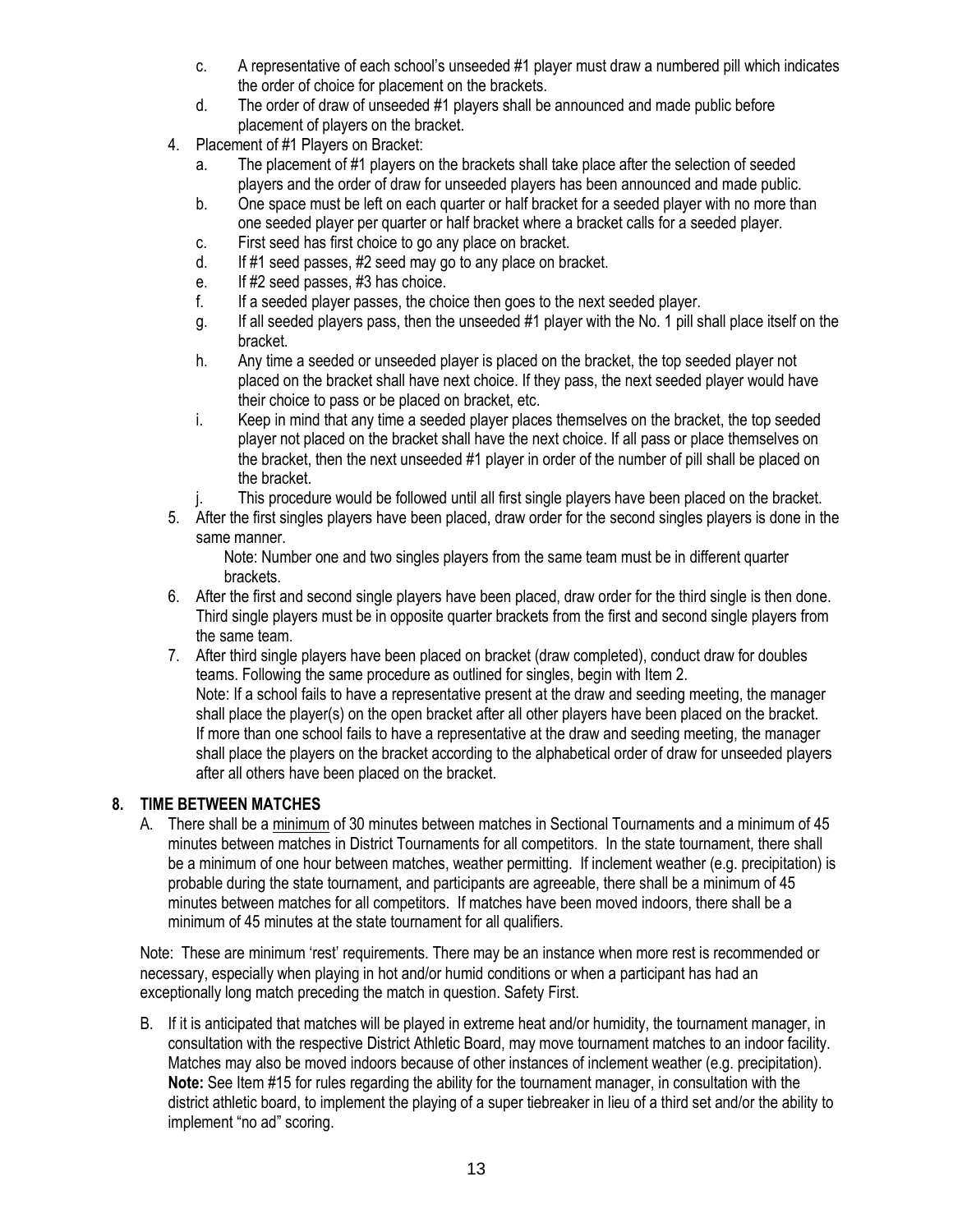# **9. QUALIFIERS**

A. Sectional to District Tournament: The District Tournaments will be comprised of the qualifiers from the Sectional Tournaments. Each sectional tournament will qualify singles players and doubles teams as determined by each respective District Athletic Board. The maximum number of qualifiers to the District Tournament will be16.

The number of teams participating at the first level of the tournament may not require that four separate sectionals be held in respective districts, thus affecting the number of qualifiers to the district tournament(s). In Division II, the East and Southeast Districts will host their own sectional tournaments with qualifiers advancing to the District Tournament to be hosted by the Southeast District. The Division II East and Southeast District qualifiers are as follows: E: 4, SE: 8.

B. District to State Tournament: The District Athletic Board hosting a District Tournament will inform the manager of the tournament of the number of singles players and doubles teams the tournament shall qualify to the State Tournament. The qualifiers from the District to the State Tournament shall be: Division I – Singles and Doubles

| , , , , , , , , ,<br>$5.19190$ and $5.000$ |            |
|--------------------------------------------|------------|
| <b>District</b>                            | Qualifiers |
| C host/E/SE combined                       |            |
| ΝE                                         | 6          |
| NW                                         |            |
| <b>SW</b>                                  | b          |

**Note:** The Northwest District will have one DI qualifier in singles and doubles and the Southwest District will have five (5).

|  | Division II - Singles and Doubles |
|--|-----------------------------------|
|  |                                   |

| וו ווטוטוזו<br>oniyiyo unu boupiyo |            |
|------------------------------------|------------|
| <b>District</b>                    | Qualifiers |
| C                                  |            |
| E/SE combined                      |            |
| <b>NE</b>                          |            |
| <b>NW</b>                          |            |
| <b>SW</b>                          |            |
| $\sim$<br>.                        | .          |

**Note:** For both divisions, this is the second year of a two-year representation cycle which, because of the COVID-19 pandemic, will also be used in 2022.

# **10. DISTRICT TOURNAMENT DRAW**

For the District Athletic Board(s) hosting a District Tournament, the following criteria is recommended:

- A. The \*four qualifiers from each sectional will be placed in separate quarter brackets.
- B. First and second place qualifiers from a sectional must be placed in opposite half brackets.
- C. Third and fourth place qualifiers from a sectional must be placed in opposite half brackets.
- D. First round District Tournament matches will pair sectional winners versus fourth place qualifiers from a different sectional, and sectional runners-up versus third place qualifiers from a different sectional. \* There may not be four distinct sectionals, thus there may not be four qualifiers! The number of teams/individuals participating in each athletic district varies.

# **11. SCHOOL REPRESENTATIVE**

No team or individual entry will be allowed to compete in the Sectional, District or State Tournaments unless accompanied by that school's board approved and ODE certified coach or person authorized by the Board of Education or similar governing body for a non-public school. Teams and individual entries unaccompanied by a board approved coach or authorized person will be disqualified. The school representative shall be present during the entire play of their entries. Note: All school coaches must possess the proper, valid credentials required by the Ohio Department of Education.

# **12. AWARDS**

Awards presented at the site of the District or State Tournaments must be approved by the OHSAA.

- A. Sectional Tournaments awards will not be awarded by the OHSAA.
- B. District Tournaments an award will be presented to qualifying State Tournament participants in singles and doubles.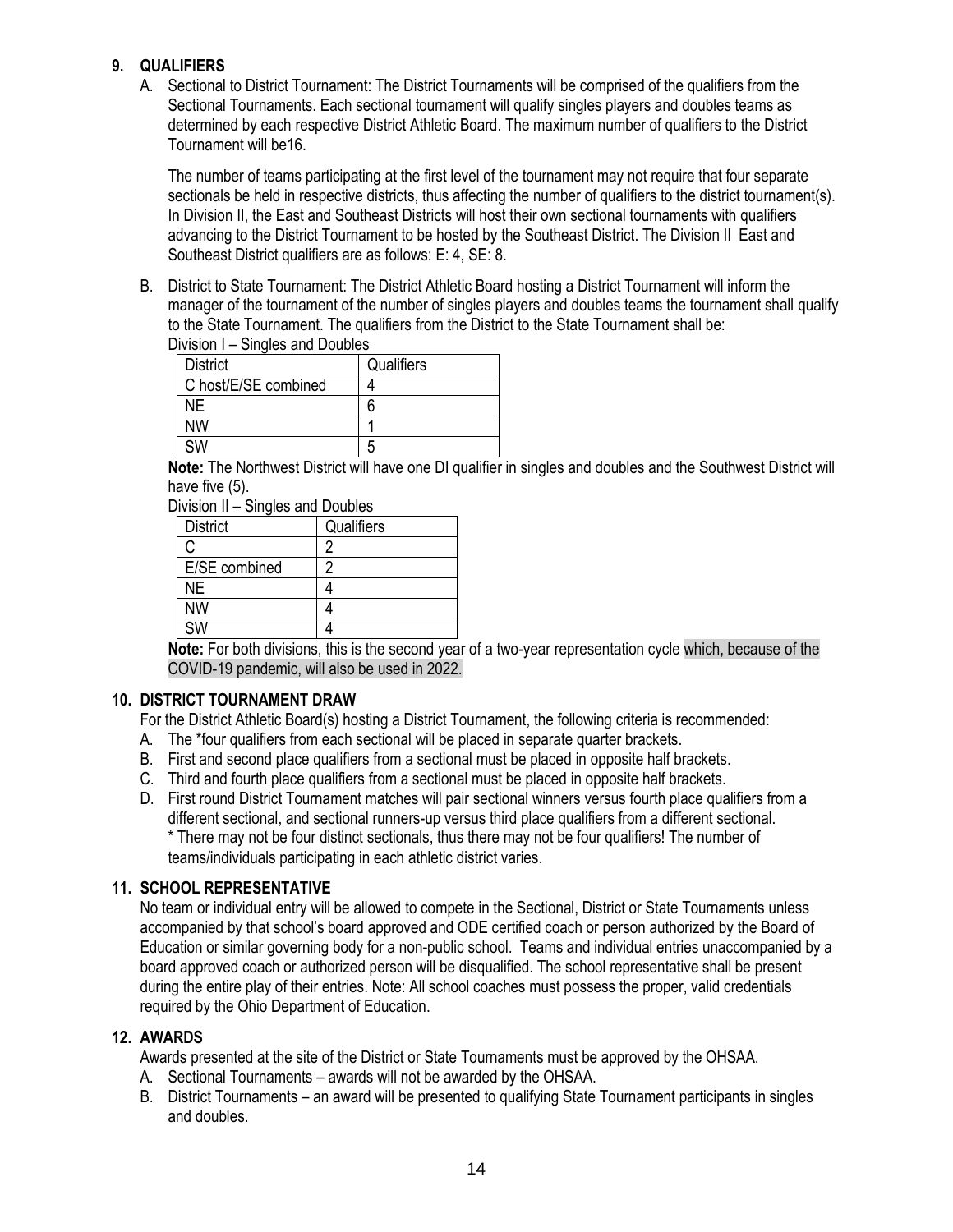C. State Tournament – an award will be presented to the winner, runner-up, third and fourth place finisher in singles and doubles.

# **13. TOURNAMENT QUALIFIERS**

To enter the District Tournament, a singles player or the doubles team must first qualify from the Sectional Tournament. Substitutions may be made for players on the doubles team (but not singles participants) qualifying for the District and/or State Tournaments but they must be made from the substitute list and must be competitors who did not participate in the Sectional or District Tournaments. Substitutions for a doubles team must also be made prior to the start of the respective tournament. No student may participate in both singles and doubles at any level of the OHSAA tournament.

Note: See the Substitution Policy (#5).

All tournament contests must be played to a winner.

# **14. VOLUNTARILY DEFAULTING MATCHES**

A player who voluntarily defaults a match, other than for injury or illness, shall be disqualified from further OHSAA tournament participation that school year and is not eligible to receive an OHSAA tournament award. A singles player and/or a doubles team must be present at a match to advance. **Note:** See the Substitution Rule (#5) and Failure to Appear (#6).

# **15. RULES**

The United States Tennis Association (USTA) rules, unless modified by the OHSAA, shall prevail for all tournaments sponsored by the OHSAA unless otherwise noted.

All tournament matches shall be the best of three sets. **Exception:** When a tournament is played in extreme heat or humidity, the tournament managers, after consultation with the appropriate district athletic board, may decide that participates will play a super tiebreaker in lieu of a third set. The tournament manager, after consultation with the appropriate district athletic board, may also decide to play a match with "no ad" scoring. The decision to play a super tiebreaker in lieu of a third set or a match with "no ad" scoring should be made prior to the start of the match.

# **16. LIGHTNING AND INCLEMENT WEATHER**

Recognition and Management:

Coaches, athletic trainers, athletes, administrators and contest officials should be educated regarding the signs indicating thunderstorm development. Since the average distance between successive lightning flashes is approximately two to three miles, ANYTIME that lightning can be seen or heard, the risk is already present. Weather can be monitored using the following methods:

- Monitor Weather Patterns Be aware of potential thunderstorms by monitoring local weather forecasts the day before and morning of the competition, and by scanning the sky for signs of potential thunderstorm activity
- National Weather Service Weather can also be monitored using small, portable weather radios from the NWS.

The NWS uses a system of severe storm watches and warnings. A watch indicates conditions are favorable for severe weather to develop in an area; a warning indicates severe weather has been reported in an area, and everyone should take proper precautions. Any thunderstorm poses a risk of injury or death even if it does not meet the criteria for severe weather. Therefore, anytime thunderstorms are in the forecast (even if it is only a 20 percent chance) event organizers should be at a heightened level of awareness to the potential danger of lightning.

Management:

- Evacuation If lightning is imminent or a thunderstorm is approaching, all personnel, athletes and spectators shall evacuate to available safe structures or shelters. A list of the closest safe structures should be announced and displayed on placards at all athletic venues.
- Thirty-minute rule Competition or practice shall be suspended once lighting has been recognized or thunder is heard. It is required to wait at least 30 minutes after the last flash of lightning is witnessed or thunder is heard prior to resuming practice of competition. Given the average rates of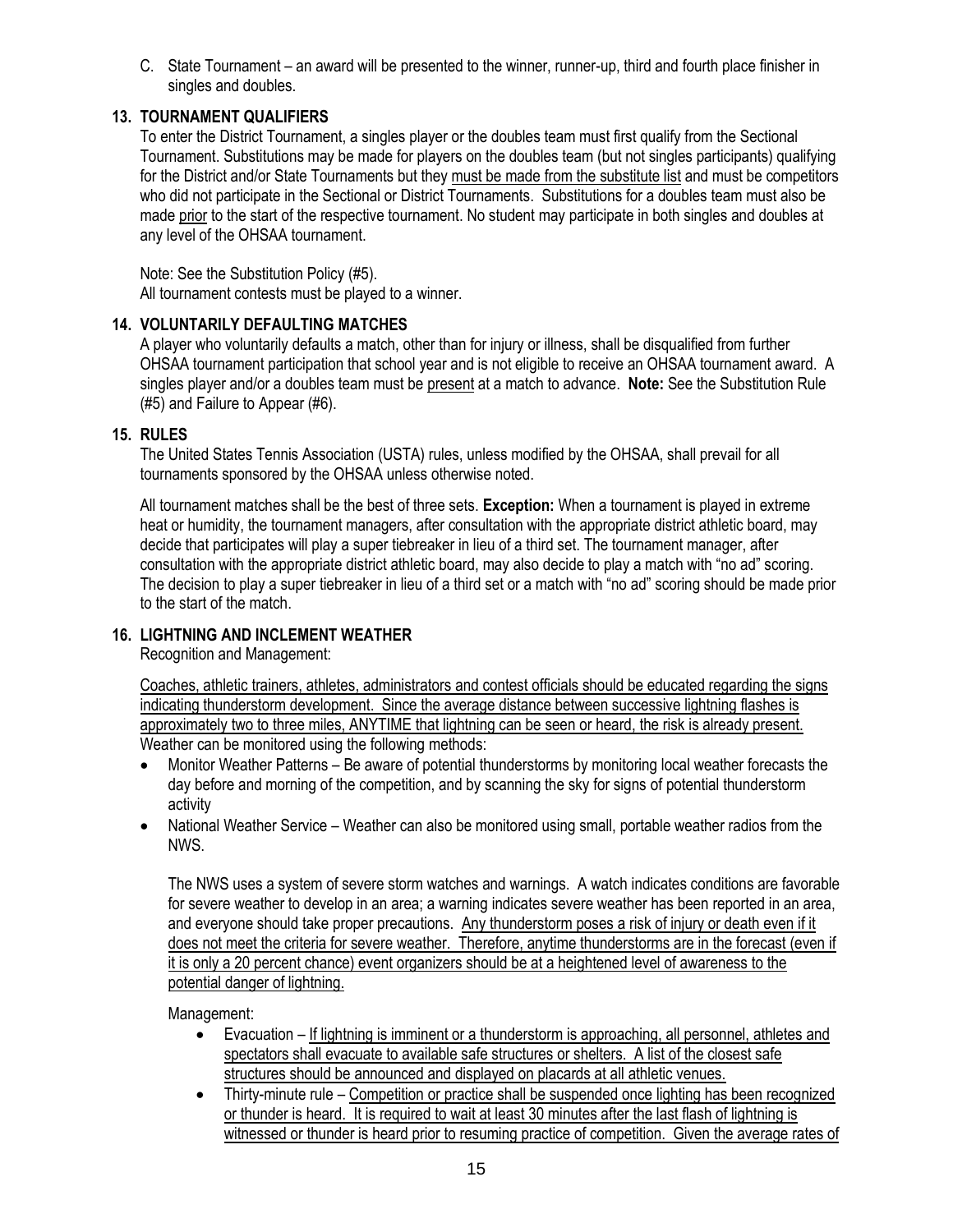thunderstorm travel, the storm should move 10-12 miles away from the area. This significantly reduces the risk of local lightning flashes. Any subsequent lightning or thunder after the beginning of the 30-minute count shall reset the clock, and another count shall begin.

**Note:** At night, under certain atmospheric conditions, lightning flashes may be seen from distant storms. In these cases, it may be safe to continue an event. If no thunder can be heard and the flashes are low on the horizon, the storm may not pose a threat. Independently verified lightning detection information would help eliminate any uncertainty.

# **17. INTERRUPTED TOURNAMENT**

Any OHSAA tournament interrupted due to events beyond the control of the responsible administrative authority shall be resumed from the point of interruption.

## **18. UNIFORM REQUIREMENTS**

Players must wear an appropriate school uniform or proper tennis attire, preferably in school colors, in ALL tournament matches. Appropriate tennis attire is defined as clothing specifically manufactured for tennis wear. Any lettering or pictures on clothing and/or headgear must pertain to the school name or school emblem, the student's name, a tennis racquet and/or tennis ball, or be patriotic in nature (e.g. United States flag). Exception – Manufacturer's names or logos are permitted on all tennis uniforms provided they do not exceed one and onehalf inches in height. Girls have the option of tennis dress or school uniform. "Doubles" teams players shall wear like school color tops. Any visible undergarments that extend below the uniform shorts, dress, or skirt shall be the same color of the shorts or skirt or represent school colors or be all white or all black, or all gray. The dress code is to be enforced by the tournament manager. Failure to comply will result in a player being denied the right to participate. Any clothing deemed to be "reflective" or "distractive" in nature by the tournament manager will not be permitted. Slogans or phrases, such as "state bound", "we slam", etc. are not permitted on uniforms at any levels of the tournament. Participants may wear apparel sold by the OHSAA vendor. Complete text of uniform regulations are included in the tennis sports regulations.

## **19. UNSPORTING CONDUCT PENALTY**

A. During participation in OHSAA Tournaments any student or coach ejected for **unsporting conduct or flagrant foul** shall be ineligible for the remainder of that day as well as for all contests in that sport until **TWO** regular season or tournament contests are played (if ejected from the OHSAA tennis tournament, the ejection policy applies to tournament competition). The ejection policy is indicated in the OHSAA General Regulations.

Individuals ejected for unsporting conduct shall be reported to the OHSAA Executive Director by the tournament manager. The Executive Director will investigate the situation and may impose additional penalties in accordance with Bylaw 11 if the situation warrants it.

Participation in an athletic contest is a privilege. Each individual is expected to conduct herself or himself in an exemplary manner while participating.

B. Any player or coach ejected for **fighting** shall be ineligible for all contests for the remainder of that day. In addition, the player or coach shall be ineligible for all contests at all levels in that sport until **FOUR** regular season or tournament contests are played (if ejected from the OHSAA tennis tournament, the ejection policy applies to tournament competition).

#### **20. PROPERTY DAMAGE**

There is no insurance covering property damage. If property is damaged at a tournament site by competing school teams, student body or spectators, the school from which the students and/or spectators come shall be liable and pay the cost of repair or replacement. The tournament manager is authorized to deduct from the school's share the cost of any damages caused by competing schools. Other damages to facilities not attributed to a competing school could be a legitimate tournament expense and may be deducted from tournament receipts. If damage is extensive, the District Board or Board of Directors will become involved. Student crowd control at the state-sponsored tournaments is the responsibility of the principals of the competing schools.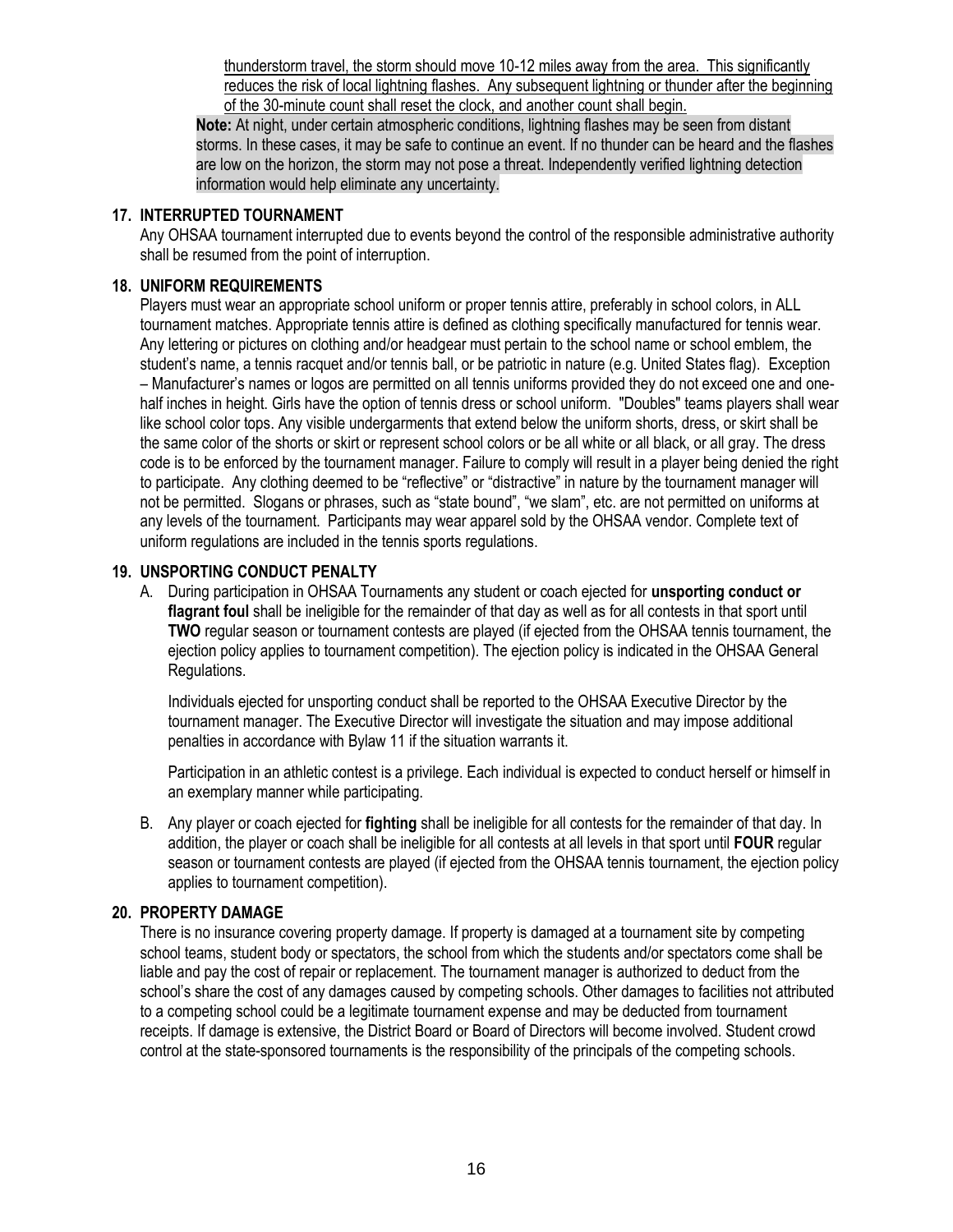## **21. SPONSORSHIP AND RIGHTS**

The Ohio High School Athletic Association is the sponsoring association for the Sectional, District and State Tennis Tournaments. The OHSAA reserves all rights in regard to the management of these tournaments and the sale of any items or any audio-visual reproductions. Any sale of food, clothing, souvenirs or any other items is strictly prohibited without permission of the respective District Athletic Boards for Sectional or District Tournaments and the OHSAA Executive Director's Office for the State Tournaments.

## **22. PROHIBITED ADVERTISING**

There shall be no advertising through printed media, signs, billboards, radio or television that includes beer, wine, liquor, tobacco, political parties or candidates or any other advertising contrary to the philosophy of the high school athletic program. There may be instances where it is extremely difficult to 'cover' a sign and in those instances, the Executive Director's Office should be consulted.

#### **23. RAFFLES PROHIBITED**

There shall be no raffles or any type of games of chance permitted at the site of OHSAA tennis tournament contests during the period beginning one hour prior to the tournaments and ending with the conclusion of the final match.

## **24. PROHIBITED SALES**

The sale of, the distribution of, or the consumption of alcoholic beverages or illegal drugs is not permitted at the site of any contest involving OHSAA member schools.

#### **25. ADMISSION**

The admission price for sectional and district tournaments is \$10.00 per person. The OHSAA has implemented online ticket sales for its tournaments. If tickets are permitted to be sold at the" gate" they also must be purchased electronically. Consult your respective District Athletic Board if there is any increase in ticket prices for those who purchase at the tournament site. SPECTATORS MAY BE LIMITED!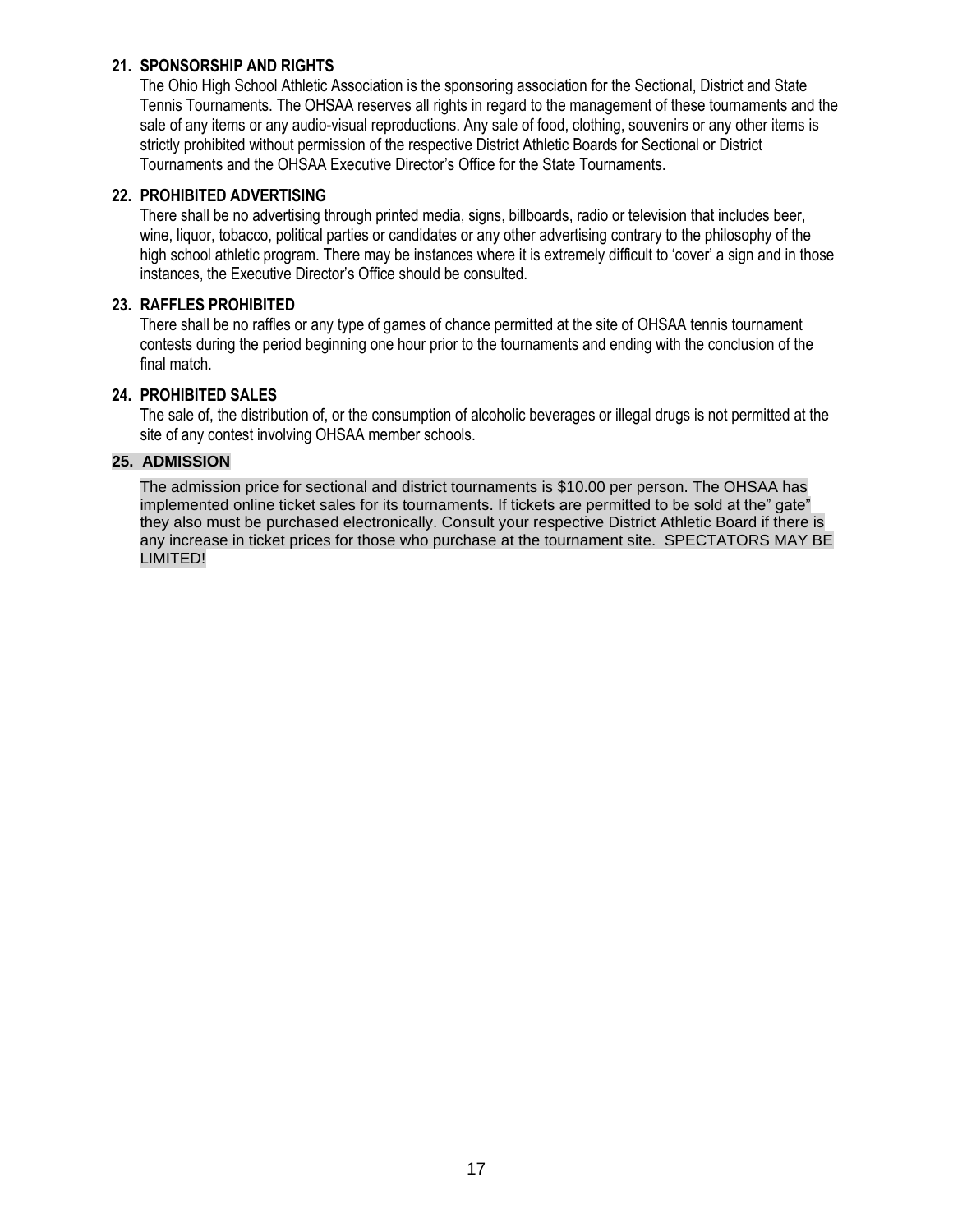## **THE 102 nd ANNUAL BOYS STATE TENNIS TOURNAMENTS THE LINDNER FAMILY TENNIS CENTER, May 27-28, 2022 5460 Courseview Drive, Mason, OH 45040**

## **1. REGULATIONS**

The regulations for Sectional and District Tennis Tournaments shall apply to the State Tennis Tournament in addition to those listed below.

# **2. TOURNAMENT MANAGER**

The State Tennis Tournaments are under the supervision and sponsorship of The Ohio High School Athletic Association with the cooperation of the Lindner Family Tennis Center. The State Tournament Manager is Eric Maclin, 111 Water Street, Milford, OH 45150. Telephone 513-289-2446.

## **3. OFFICIALS AND COACHES MEETINGS**

The officials meeting will take place on Friday, May 27, 2022 at 7:00 a.m. in the official suite under the stadium court at the Lindner Family Tennis Center. Both coaches' meetings will take place at 8:00 a.m in the grandstand of Court 10 on Friday, May 27, 2022. The meeting for coaches with players who qualified to the semifinals will meet on Saturday, May 28, 2022 at 8:30 a.m.

In case of inclement weather, please check the OHSAA website for information.

## 4. **SCHOOL REPRESENTATIVE**

No team or individual entry will be allowed to compete in the Sectional, District or State Tournaments unless accompanied by the school's board approved coach or person authorized by the Board of Education or similar governing body for a non-public school. Teams and individual entries unaccompanied by the school's board approved coach or authorized person will be disqualified. The school representative shall be present during play of their entries. No club or private coaches or family members may warm up or coach a participant during the tournament. Only an individual who has been authorized by the Board of Education or similar governing body, or member of the school team, may participate in interscholastic match/contest activities, including official warmups.

# **5. ENTRIES**

Singles and Doubles players that qualify from a District Tournament are automatically entered in a State Tournament. No additional information is necessary.

# 6. **\*SEEDING**

Placement on Brackets in Division I singles and doubles shall be conducted in the Executive Director's Office. The following criteria is suggested:

- A. The Qualifiers from each of the District Tournaments shall be placed in brackets as follows:
	- 1. First and second place qualifiers from each district will be placed in opposite half brackets.
	- 2. Third and fourth place qualifiers will be placed in different quarter brackets than the first and second place qualifiers.
	- 3. Fifth and sixth place qualifiers will be placed in different quarter brackets.
	- 4. Qualifiers from the same District Tournament shall not meet in the first round of play.
- B. A play-off shall be held for third and fourth place in the State Tournament for both singles and doubles. The sequence of play, whether prior to the finals or concurrent with the final matches, will be left to the discretion of the tournament manager.

\* Division II will have 5 #1 seeds, reflective of the five District tournaments. As a result of five #1 seeds, a #1 seed may and most likely will play a #3 seed in the first round. Number two seeds may also face each other in the first round. Also, because there are five #1 seeds, and representation varies between athletic districts, #1 seeds may face each other during the 2<sup>nd</sup> round of play. The representation formula, which takes into account the number of school "teams" in each OHSAA Athletic District, while equitable, makes it difficult to keep individuals from the same district from competing against each other in early rounds.

# **7. SCHEDULE OF EVENTS**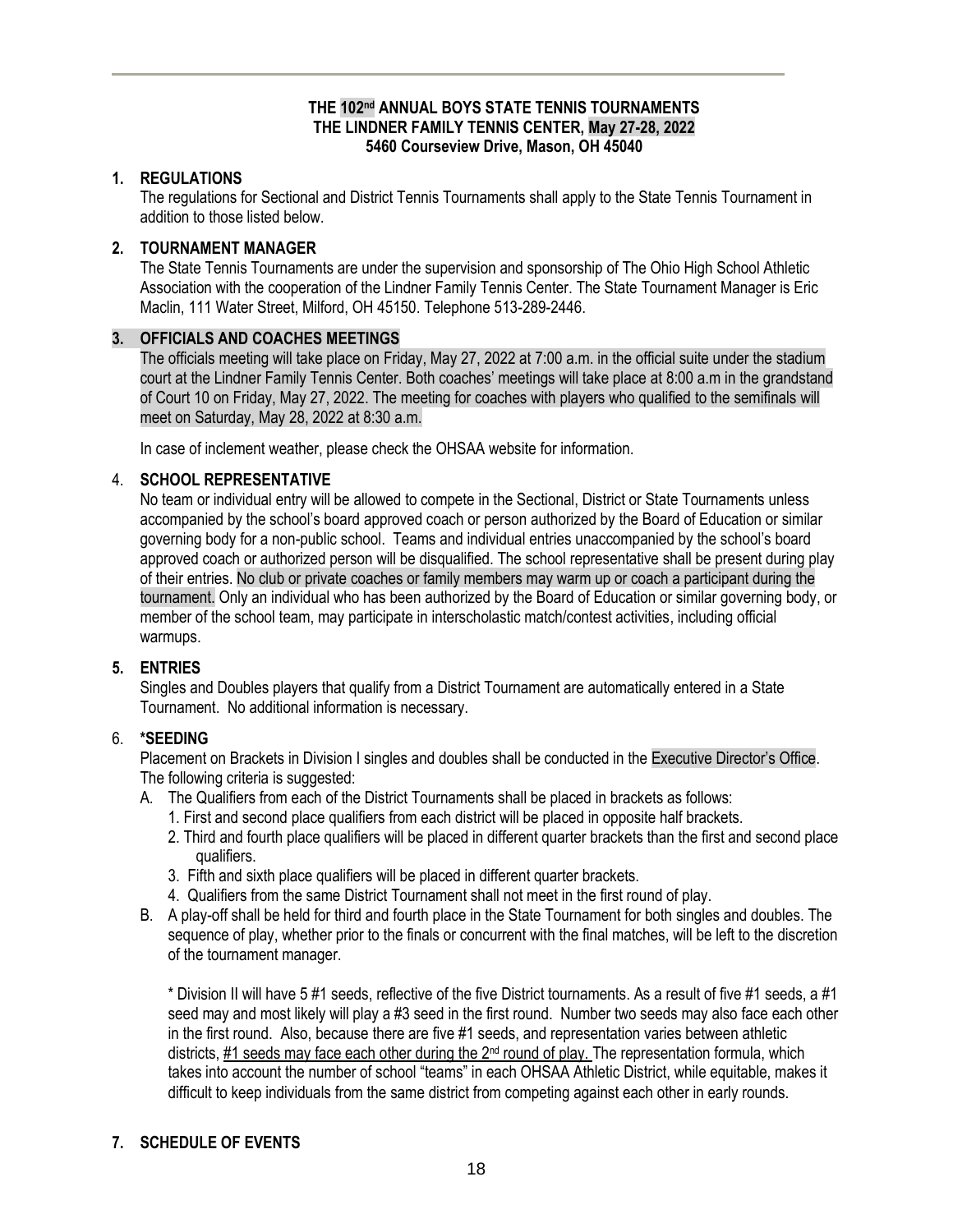Friday, May 27, 2022 – Lindner Family Tennis Center

First and second round competition in Division II and I singles and doubles. Play begins at 9:00 a.m. for Division II singles players followed by Division I singles players followed by doubles teams. Please check the OHSAA website[, www.ohsaa.org,](http://www.ohsaa.org/) for updates when there are inclement weather conditions. Please understand that Lindner Family Tennis Center has enough tennis courts to have all singles players begin competition at the same time, and that doubles players will be placed at the conclusion of the respective singles matches by Division.

# Saturday, May 28, 2022 – Lindner Family Tennis Center

Semifinal and finals competition in Division II and I singles and doubles. Play begins at 9:00 a.m. for all semifinalists. Please check the OHSAA website, [www.ohsaa.org](http://www.ohsaa.org/) for updates when there are inclement weather conditions.

# **8. ADMISSION & PASSES**

All tickets \$15.00 per person per day. Children age 5 and under will not be charged admission. Tickets will be handled by the OHSAA's online partner, HomeTown Ticketing, and procedures will be shared with the participating schools.

For each separate school entry (one single entry, one single and one double entry, two singles entries, etc.), a Board of Education (or similar governing body) approved coach is permitted complimentary admission. Participants and coaches may begin picking up passes at the main ticket office window of the Lindner Family Tennis Center (north side off of Paul Flory Way) beginning at 7:30 a.m. on Friday, May 27.

# **9. SCHOOL RESPONSIBILITY**

Transportation, meals and lodging shall be the responsibility of the school or the participants.

#### **10. MEDIA**

Credentials may be obtained by contacting Tim Stried, OHSAA Communications Department, at 614-267-2502, ext. 124, or [tstried@ohsaa.org.](mailto:tstried@ohsaa.org) Note that the OHSAA prohibits live television or video streaming of tournament contests unless prior permission has been obtained.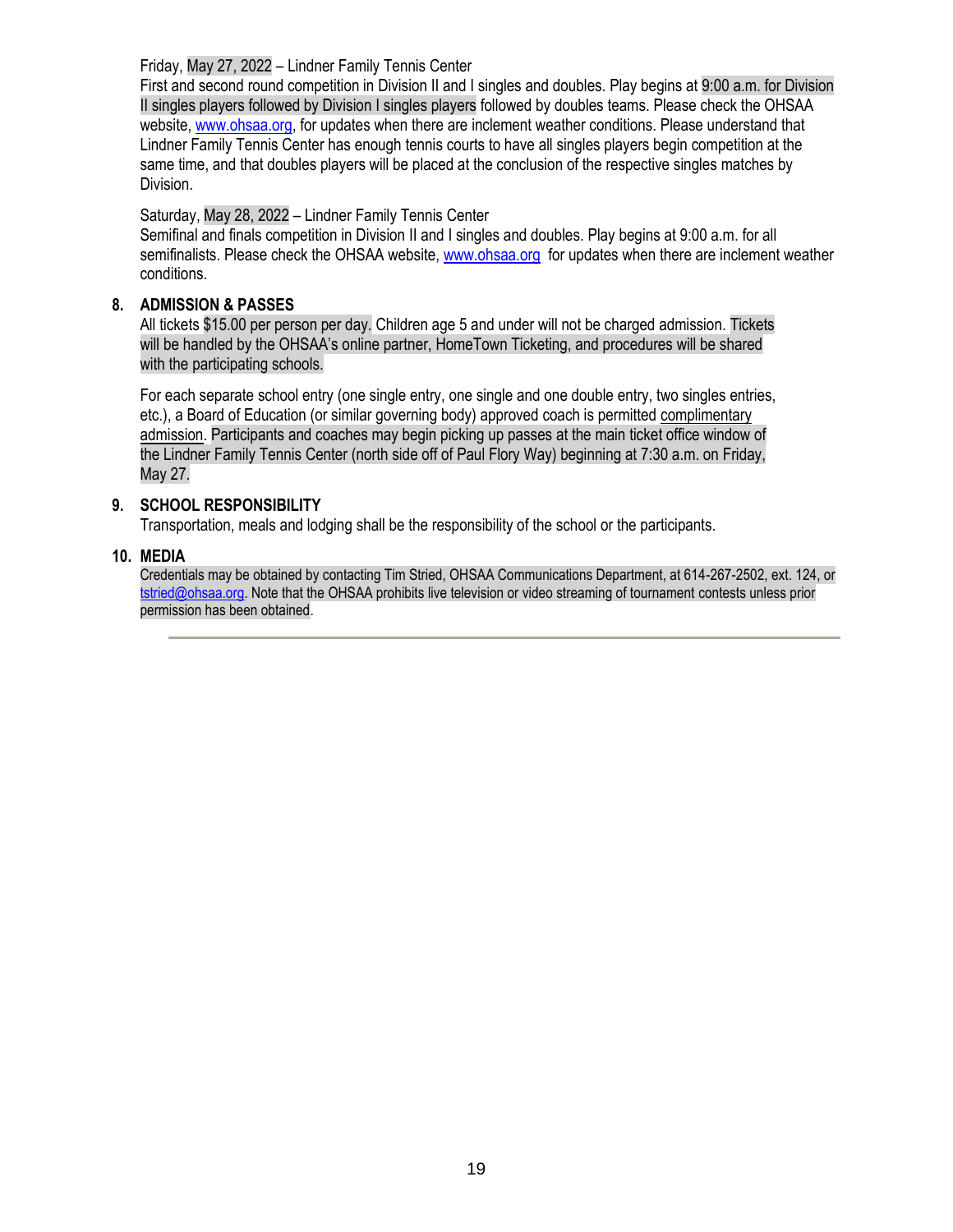# **Ohio Tennis Coaches' Association/OHSAA Code of Conduct**

The following Code of Conduct has been adopted by the Ohio Tennis Coaches' Association and the OHSAA and is used for all OHSAA tournament and school matches. In some cases, it supersedes USTA regulations. Players can incur Code Violation Penalties for actions not only during the match, but also before and after the match. In dual matches, even though the home coach is the referee, both coaches MAY and SHALL enforce these regulations. It is suggested that, before each tournament or match, each participant be advised that the OHSAA point penalty will be enforced. Penalties for code violations are accumulative and follow the listed progressions.

Time Violations

- **1.** In OHSAA-sponsored tournaments where there is a meeting of the manager and coaches The penalties for time violations in No. 1 are: 15 minutes late for meeting: Loss of Coin Toss Plus One Game Each additional 5 minutes late: Loss of Game; Up to Three Game
- **2.** Not starting play within 25 seconds after a 10-minute warm-up.
- **3.** The receiver must play at the reasonable pace of the server and must be ready to receive when the server is ready to serve.
- **4.** 90-second rule on game changeover.
- **5.** Violations of continuous coaching guidelines The penalties for violations in No. 2, No. 3, No. 4 and No. 5 are:

| 1 <sup>st</sup> Offense: | Warning |
|--------------------------|---------|
| Each Subsequent Offense: | Point   |

- **6.** ANY unsporting conduct including but not limited to:
	- **6.1.** Prolonging an argument after being directed to play
	- **6.2.** Visible or audible profanity.
	- **6.3.** Abuse of racquet, balls or equipment.
	- **6.4.** Abusive conduct by a player or a person associated with a player.
	- **6.5.** Taunting or baiting an opponent (any attempt to embarrass, ridicule or demean another person).
	- **6.6.** In an officiated match, excessive overrules by an official, or excessive appeals by a player can be deemed unsporting conduct and penalized as such.

The penalties for violations of No. 6 above are:

| 1st Offense  | Point            |
|--------------|------------------|
| 2nd Offense: | Game             |
| 3rd Offense: | Disqualification |

- **7.** Code Violations Resulting in Immediate Disqualification:
	- **7.1.** Verbal or physical abuse or player or official.
	- **7.2.** Extreme unsporting behavior.
	- **7.3.** Not resuming play after 5 minutes following a treatment of an injury or illness.
	- **7.4.** Being late for a tournament match (10 minutes) after the match has been called to start. (This is after the coach has reported to the tournament manager that they are present. A team still has 30 minutes to report to the tournament at the sectional and district tournament level.)

**Note:** These are minimum regulations, and, depending upon the severity of the situation, a coach or official may issue a penalty more severe than is listed.

#### **Note For Fans:**

Fans are also encouraged to practice good sporting behavior. Please do not approach officials, tournament managers or OHSAA staff. Let the coaches coach, let the players play, let the officials officiate.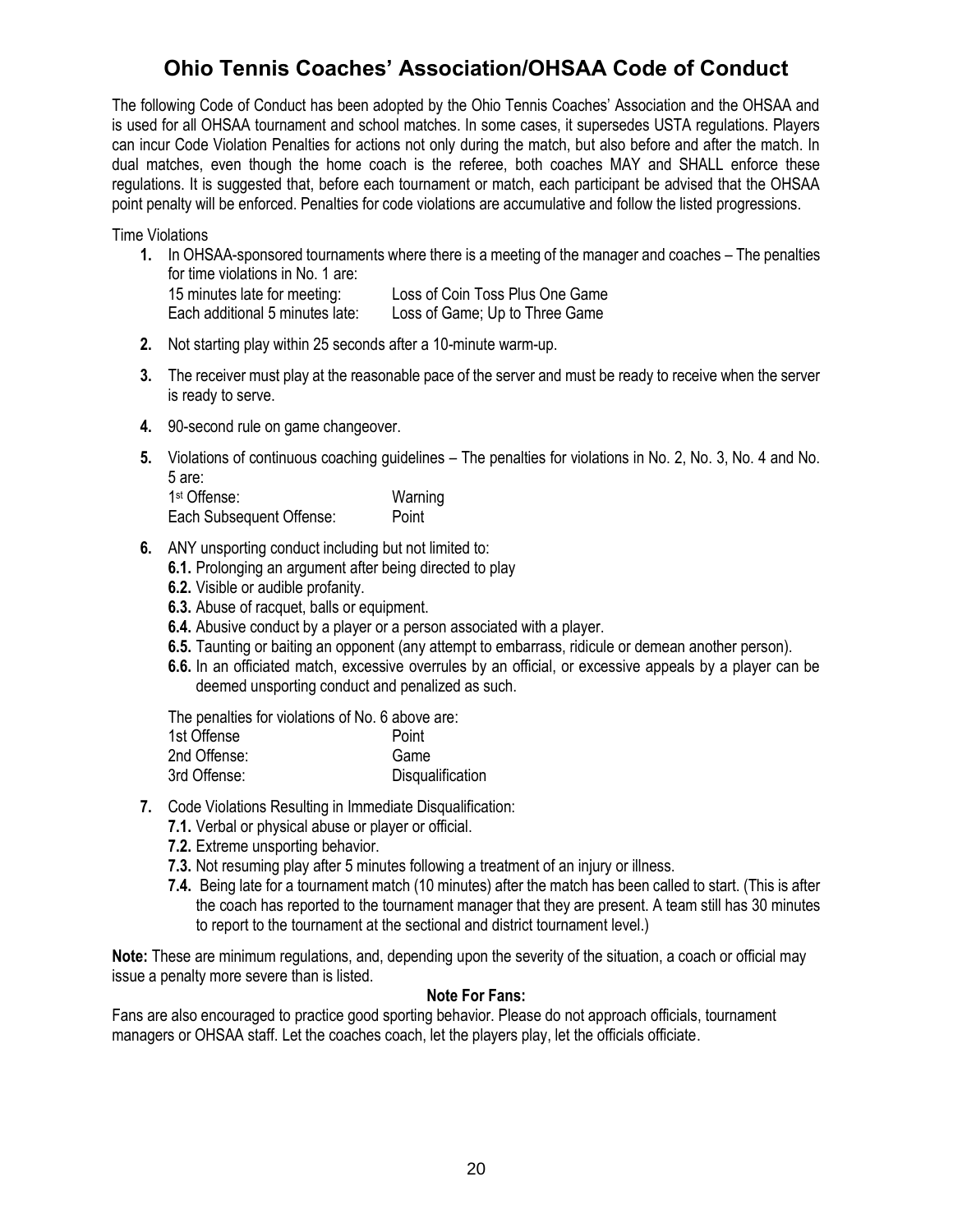#### **COMMUNICABLE DISEASE PROCEDURES**

While risk of one athlete infecting another with HIV/AIDS during competition is close to non-existent, there is a remote risk that other blood borne infectious diseases can be transmitted. For example, Hepatitis B can be present in blood as well as in other body fluids. Procedures for reducing the potential for transmission of these infectious agents should include, but not be limited to, the following:

- 1. The bleeding must be stopped, the open wound covered and if there is an excessive amount of blood on the uniform it must be changed before the athlete may participate.
- 2. Routine use of gloves or other precautions to prevent skin and mucous-membrane exposure when contact with blood or other body fluids is anticipated.
- 3. Immediately wash hands and other skin surfaces if contaminated (in contact) with blood or other body fluids. Wash hands immediately after removing gloves.
- 4. Clean all contaminated surfaces and equipment with an appropriate disinfectant before competition resumes.
- 5. Practice proper disposal procedures to prevent injuries caused by needles, scalpels and other sharp instruments or devices.
- 6. Although saliva has not been implicated in HIV transmission, to minimize the need for emergency mouth-to-mouth resuscitation, mouthpieces, resuscitation bags, or other ventilation devices should be available.
- 7. Athletic trainers/coaches with bleeding or oozing skin conditions should refrain from all direct athletic care until the condition resolves.
- 8. Contaminated towels should be properly disposed of/disinfected.
- 9. Follow acceptable guidelines in the immediate control of bleeding and when handling bloody dressings, mouthguards and other articles containing body fluids.

#### **SERVICE ANIMAL INFORMATION**

It is the position of the Ohio High School Athletic Association that all individuals, including those with disabilities, shall have access to OHSAA tournaments and regular season contests conducted by the member schools. This statement is designed to apprise all OHSAA member schools and tournament managers of the law relating to these accommodations for persons with disabilities and to remind the membership of obligations as it relates to this law.

According to the federal law known as the Americans with Disabilities Act, see complete reference here [https://www.ada.gov/service\\_animals\\_2010.htm,](https://www.ada.gov/service_animals_2010.htm) **only dogs** are recognized as service animals and are defined as "dogs which are individually trained to do work or perform tasks for people with disabilities." Under this law, as an organization which serves the public, the OHSAA and its member schools, shall allow these service animals to accompany people with disabilities in all areas of facilities where the public is normally allowed to go.

The service dog must be harnessed, leashed or tethered unless these devices interfere with the service animal's work or the individual's disability prevents using these devices. In that case, the individual must maintain control of the animal.

When it is not obvious what service the dog provides, only limited inquiries are allowed. Staff members may ask two questions: 1) **Is the dog a service animal required because of a disability?** and 2) **What work or task has the dog been trained to perform?** Staff shall not ask about the person's disability, require medical documentation, require a special identification card or training documentation for the dog, or ask the dog to demonstrate its ability to perform the work or task.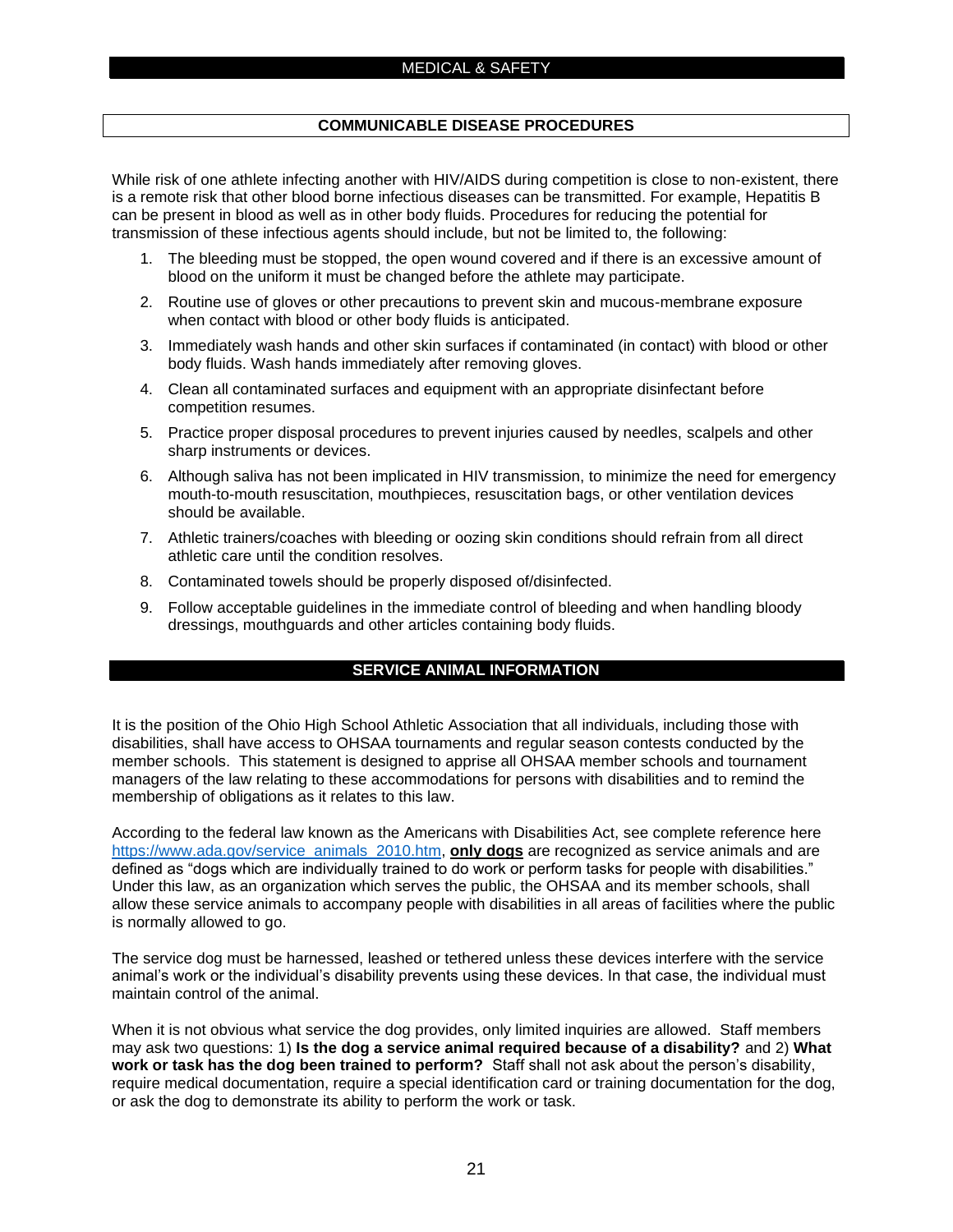We thank you in advance for making these accommodations for people who have disabilities so that they may fully enjoy the events that are sponsored by the Ohio High School Athletic Association and its member schools. If you have questions, as always, please contact a representative of your District Athletic Board for a sectional or district tournament or the sport administrator on our staff for all other inquiries.

#### **SPORTING CONDUCT**



The OHSAA challenges everyone to take positive steps toward positive sporting behavior. It is the responsibility of each of us to serve as a positive role model and set high expectations for others.

#### **ADMINISTRATORS**

Athletic departments are comprehensive, pre-eminent teaching departments with a subject matter all their own: self-confidence, leadership, teamwork, discipline, perseverance, respect for others, strategic thinking, dedication, the importance of rules, and sportsmanship. These are true-life lessons, and participation in athletics provides another forum for learning.

Coaches and Officials are responsible for promoting sportsmanship and positive behavior on the field. Administrators, we need your continued assistance in promoting sportsmanship and controlling fan behavior in the stands! Let the parents and fans know what you expect!

#### **COACHES**

Your athletes will demonstrate the attitudes and behaviors they have learned from you, either through direct instruction or through observation of your actions. *Never underestimate the influence you have on your players!* You must:

- Abide by and teach the rules of the game in letter and in spirit.
- Set a good example for players and spectators to follow.
- **EXE** Respect the integrity and judgment of game officials. Treating them with respect, even if you disagree with their judgment, will serve to create a positive impression of you and your team.
- **Display modesty in victory and graciousness in defeat.**
- **•** Develop a program that rewards participants and spectators for displaying proper sportsmanship and enforces penalties on those who do not abide by sportsmanship standards.

It is difficult to develop a great setter, a great hitter or a great defensive player. However, your greatest challenge is to develop mature young adults who will become great citizens and role models in your community.

#### **OFFICIALS**

Your job is not an easy one, but officials must be aware that they are an important component in the educational development of students. To carry out this responsibility, you must:

- Know the rules and mechanics of our sport and the philosophy behind them.
- Get fit and stay fit. An official with complete rules and mechanics knowledge and people skills in the world does no good if he or she cannot physically keep up with play.